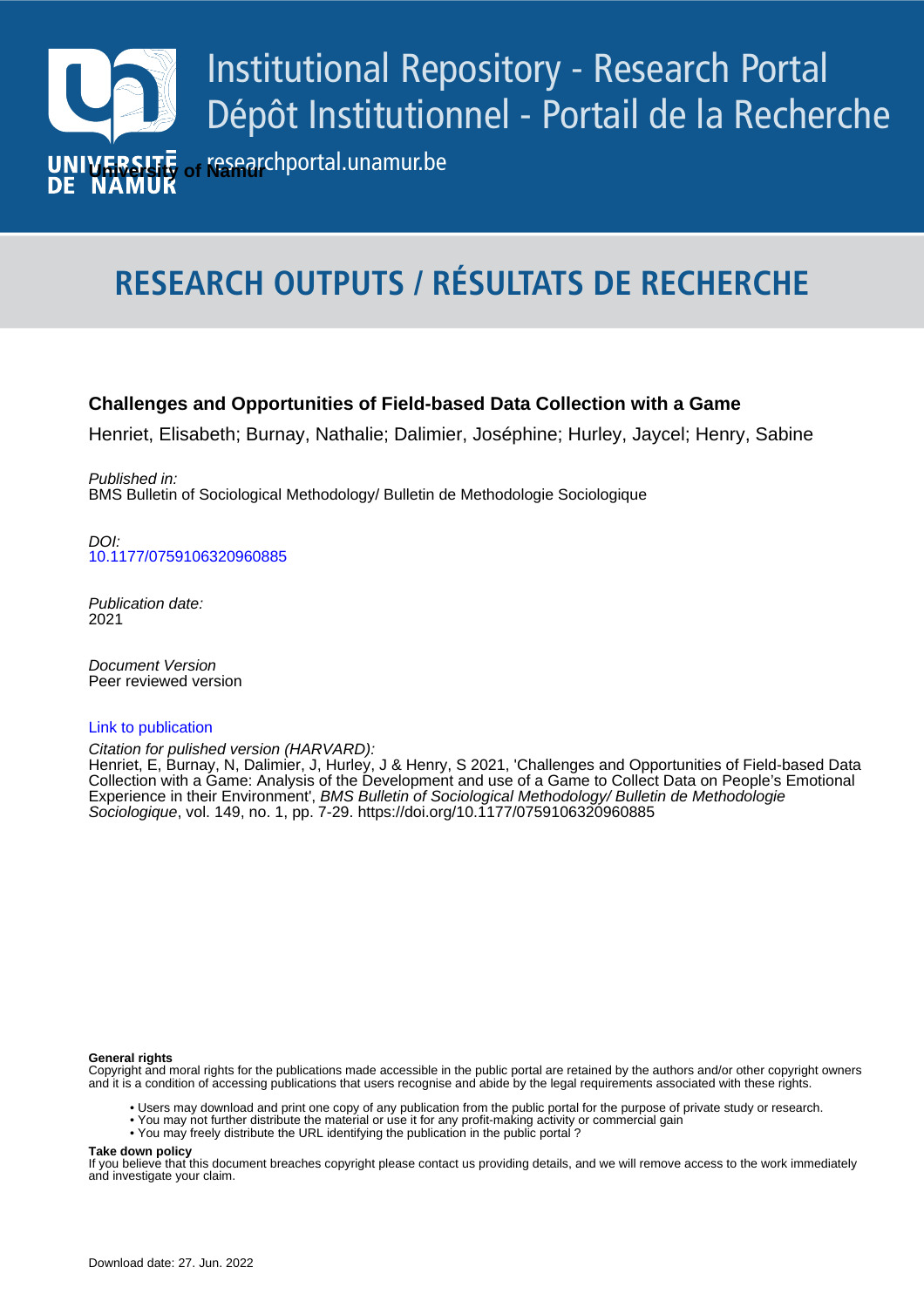Bulletin de Methodologie Sociologique ´ 1–23 © The Author(s) 2020 Article reuse guidelines: [sagepub.com/journals-permissions](https://sagepub.com/journals-permissions) [DOI: 10.1177/0759106320960885](https://doi.org/10.1177/0759106320960885) [journals.sagepub.com/home/bms](http://journals.sagepub.com/home/bms)



**Challenges and Opportunities of Field-based Data Collection with a Game. Analysis of the Development and use of a Game to Collect Data on People's Emotional Experience in their Environment**

# **Elisabeth Henriet**

*Department of Geography and Transitions Institute, University of Namur, Belgium*

# **Nathalie Burnay**

*Department of Political, Social and Communication Sciences and Transitions Institute, University of Namur; Institute for the Analysis of Change in Contemporary and Historical Societies (IACCHOS), UCL, Namur, Belgium*

# **Josephine Dalimier ´**

*Department of Geography and Transitions Institute, University of Namur, Belgium*

# **Jaycel Hurley**

*University of the Philippines Population Institute, Philippines*

# **Sabine Henry**

*Department of Geography and Institute of Life, Earth, and Environment (ILEE), Namur, Belgium*

**Corresponding Author:**

Elisabeth Henriet, Department of Geography, University of Namur, 61 Rue de Bruxelles, 5000 Namur, Belgium Email: [elisabeth.henriet@unamur.be](mailto:elisabeth.henriet@unamur.be)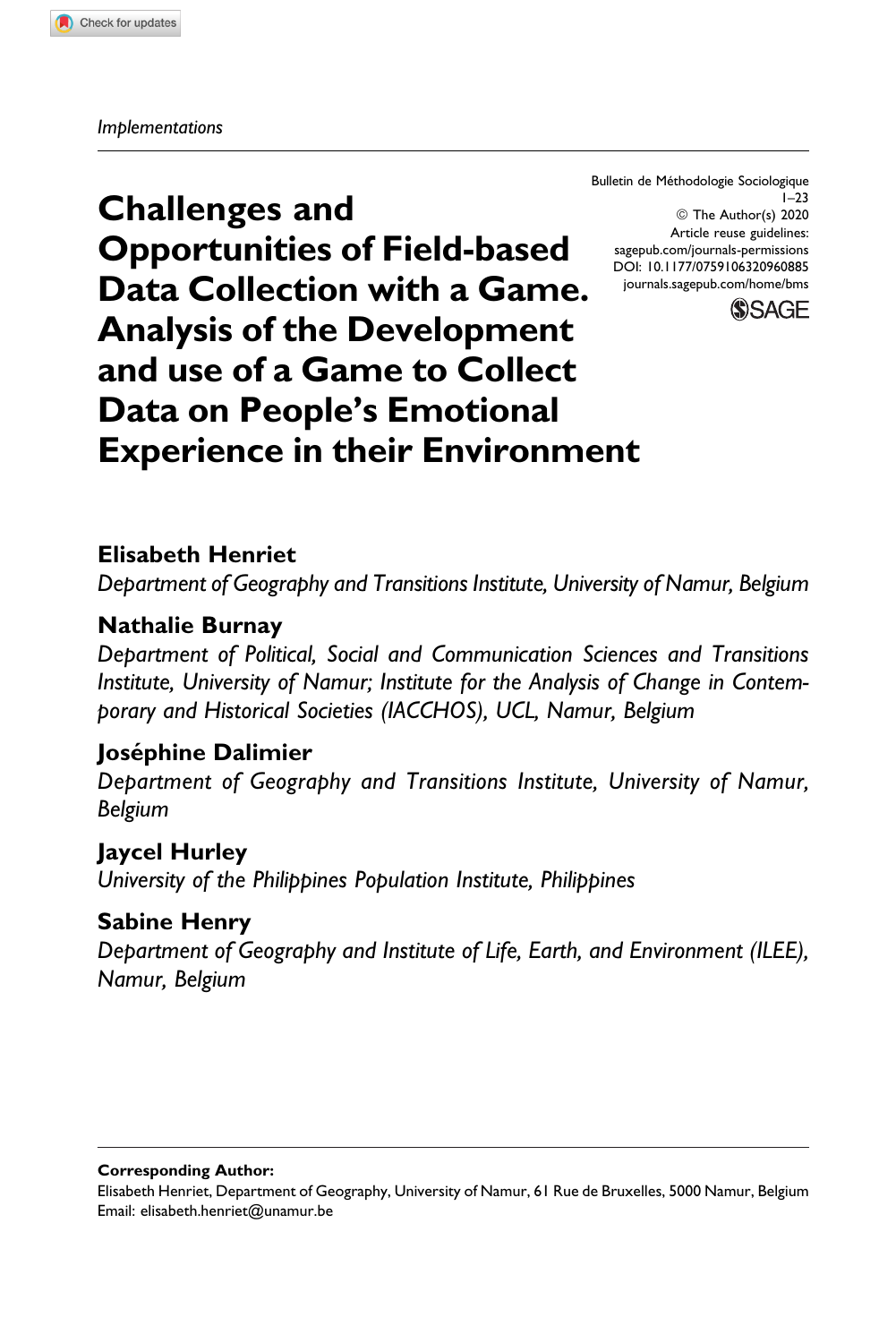### **Resum ´ e´**

**Collecter des donnees sur le terrain avec un jeu de soci ´ et´ e: difficult ´ es et ´ opportunites. Analyse du d ´ eveloppement et de l'utilisation d'un jeu pour ´ collecter des donnees sur l'exp ´ erience ´ emotionnelle des individus dans leur ´ environnement.** Les auteures ont développé et utilisé un jeu de société (Tigo-Tigo) pour collecter des données sur l'expérience émotionnelle des individus dans leur environnement dans une région touchée par un typhon aux Philippines. Dans le but d'encourager l'utilisation des jeux pour la collecte de données sur le terrain, elles fournissent une analyse détaillée de toutes les étapes du processus, du développement à l'expérience du jeu et à la qualité des données produites. La conception d'un jeu pour collecter des données revient à créer une expérience immersive qui amène les individus à partager des informations avec les chercheurs. Malgré le défi que son développement implique de par l'exigence de respecter à la fois les conditions nécessaires à la collecte de données et à l'expérience du jeu, *Tigo-Tigo* a réussi à produire des données complexes et une expérience positive. En suivant ses règles simples, les personnes interrogées ont été amenées à formuler et à partager des données à la fois quantitatives (force de l'émotion) et qualitatives (explications sur les associations entre émotion et environnement). De plus, le jeu était motivant et changeait le statut de la participation (les personnes sondées se retrouvent en position de pouvoir grâce à la distribution des rôles dans le jeu). Enfin, sa structure interactionnelle particulière a également amélioré la qualité des données produites en réduisant les attentes envers les chercheurs ainsi que les barrières culturelles et linguistiques rencontrées sur le terrain.

### **Abstract**

The authors developed and used a game (*Tigo-Tigo*) to collect data on people's emotional experience in their environment in an area hit by a typhoon (Philippines). With the aim of encouraging the use of games for data collection in the field, they provide an in-depth analysis of all phases of the process, from the game development to the experience of the game sessions and the quality of the data produced. Designing a data collection game is creating an immersive experience that get people to share information with the researcher. However challenging to develop as it has to meet both data gathering and game requirements, *Tigo-Tigo* successfully produced complex data and a positive experience. By following its simple rules, the respondents were led to formulate and share both quantitative (emotion levels) and qualitative (explanations for emotion-environment associations) data. Moreover, the game was motivating and changed the status of participation, as the researchers played with the respondents in an inversed power setting. Finally, its particular interactional structure also improved the quality of the data produced by reducing expectation as well as cultural and translation barriers encountered in the field.

### **Mots clés**

collecte de données, émotions, environnement, jeu de société, ludification, terrain, typhon

### **Keywords**

data collection, emotions, environment, field, game-based methods, gamification, typhoon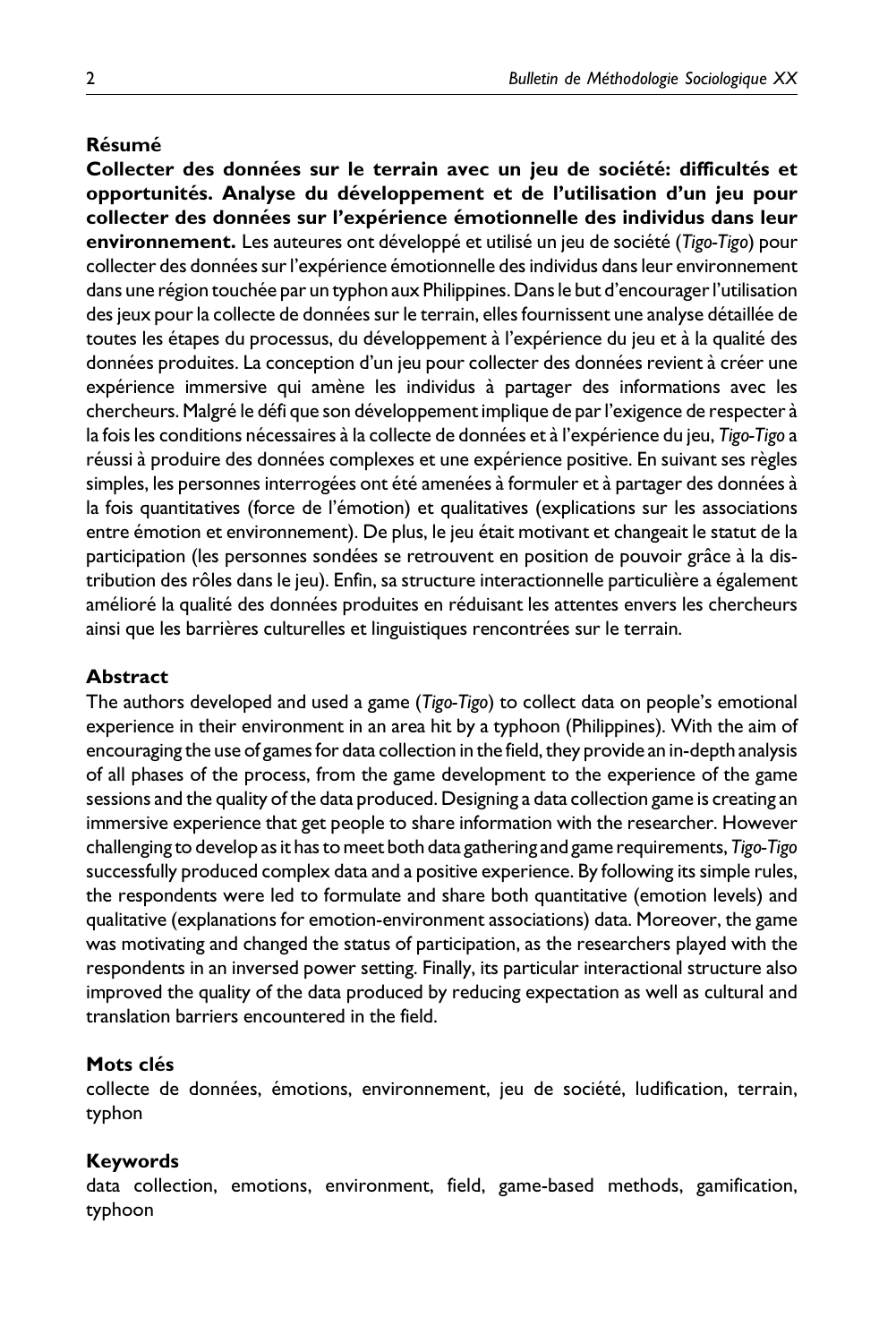## **Introduction**

While games are popular in education because of their motivational and simulation potential (see for example Costanza et al., 2014; Duval et al., 2017; Garris et al., 2002; Hertzog et al., 2014; The Thiagi Group, 2019), their specific structure is also exploited for data collection.

Most game-based methods are used in research to collect data from large online populations (Gundry and Deterding, 2019). In field-based research, serious games are developed to simulate real life systems (Costanza et al., 2014). For example, TerriStories is a game used as a participatory research tool (CIRAD, 2018). It simulates the management of a territory and its natural resources. Its particularity is to integrate the expertise, knowledge, experience, views and values of different stakeholders on the same level. By playing the game, solutions for a particular territory emerge and the players learn together. Another example is the proposition of Costanza et al. (2014) to use a game to evaluate the value of ecosystem services. The game would simulate or model a system integrating human behaviour and ecosystem responses. The objective of the game would be for the players to create their ideal world. Players would both learn ecosystem functioning through the game and make decisions. The players' trade-offs decision are considered by the authors as a valuable source of data for the evaluation of ecosystem services.

The game may thus be used as an alternative data collection tool, one of its particularity being the way the respondent is led to formulate and share information. In those examples, instead of asking the respondents to formulate an integrative set of political solutions for a territory or to evaluate ecosystem services values, they are guided through the game to do so. Researchers using games in the field actually introduced a new way of surveying which draws attention on the interactional structure of the data collection moment and enables the collection of complex data.

## *What Type of Activities are Considered as being Games?*

A game is a goal-oriented activity that proceeds according to rules that limit players (Costikyan, 2002). It is through the rules and the goal that the game structures the actions and decisions of the players during a game session. A small change in the structure of the game breeds a big change in the players' behaviour. Secondly, the game is an artificial activity. In other words, game structures create their own meaning (e.g. Monopoly (Magie, 1935) bills cannot be used outside of the game structure). Moreover, players must 'enter' this activity voluntary. Indeed, 'the basic transaction we make with games is to agree to behave as if achieving victory is important, to let the objective guide our behaviour in the game. There's little point, after all, in playing a game without making that basic commitment' (Costikyan, 2002). In general, games involve competition among players, but some games are cooperative. In those cases, the tension comes from the struggle of the players to achieve a certain situation together while adversity emanates from the game itself. Simulation games as presented in the introduction of this article are mostly cooperative: players interact to achieve a common goal. Both competitive and cooperative games involve decision-making: players will make decisions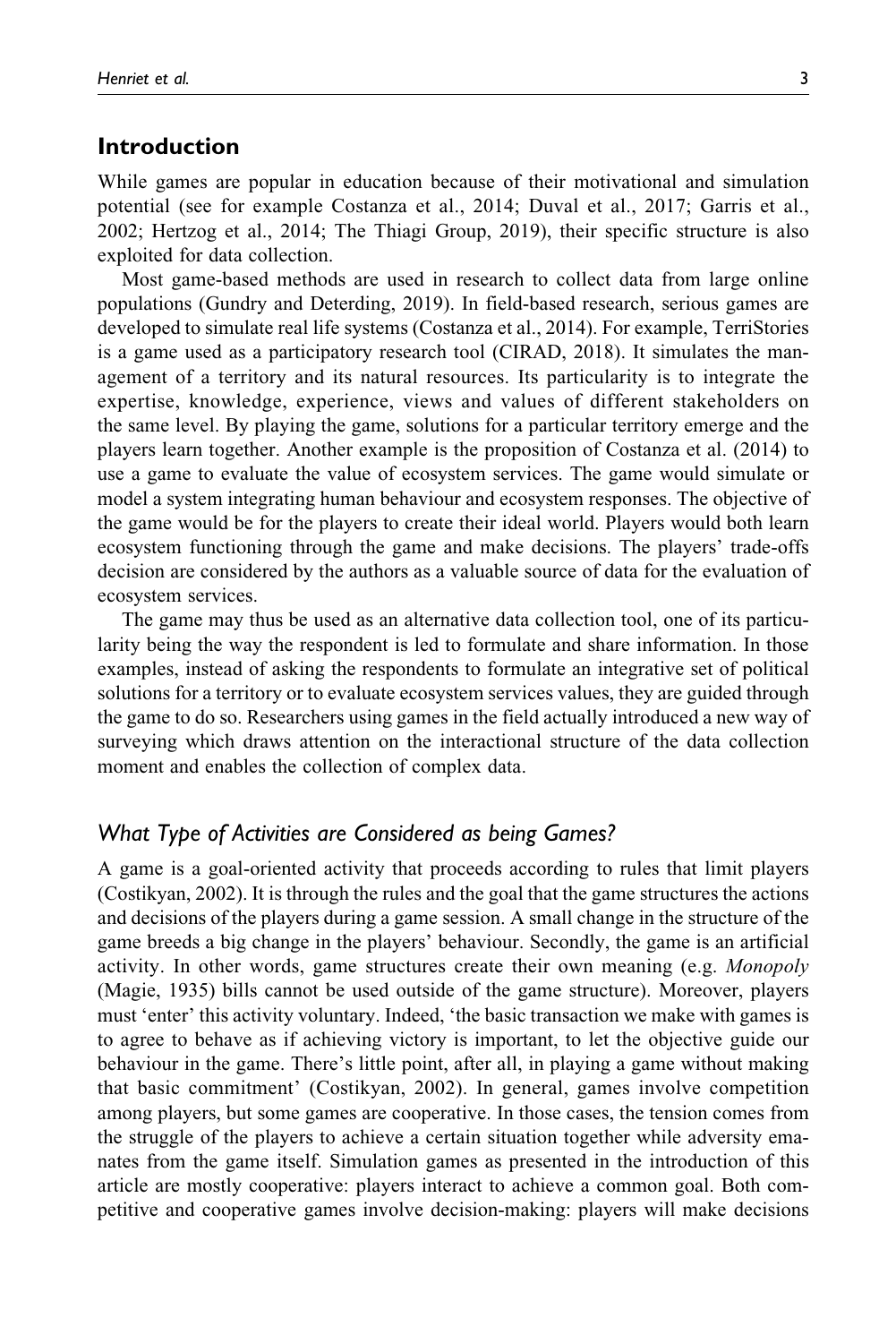through the game in order to achieve victory, and rational players seek to exploit the structure of the game to achieve their goals. Finally, games are generally associated with fun. Costikyan (2002) highlights the importance of the pleasure people have when playing that results in the compelling aspect of a game.

In this article, we present a data-collection game named  $Tigo-Tigo$ .<sup>1</sup> The research takes place in Guiuan (The Philippines), an area hit by a super-typhoon in 2013. This game has been developed for collecting data on the impact of the typhoon, through the lens of people emotions in their environment. It has been designed as an alternative to an interview or a questionnaire.

# *The Potential of the Game to Collect Data in the Field vs Interviews and Questionnaires*

The main purpose of the game designer is to create an experience (Schell, 2008) – understood as something that happens to you and affects how you feel (*Cambridge* Dictionary, Cambridge University Press, 2019). Games are the means to that end. On the contrary, interviewers and enumerators create experiences, but their purpose is to record information that will be used to describe and understand reality. As a consequence, the experiences are the means to data collection. That difference constitutes both the main opportunity and the main challenge in collecting data with a game.

The challenge consists of producing valid data with the game. Indeed, games may be very artificial and disconnected from reality. On the other hand, the opportunity resides in the fact that games offer a lot of possibilities to innovate in the way respondents are led to share information, in a variety of data-collection games configurations. In turn, games provide new possibilities in terms of study object, complexity, and format of the data produced. Further, games include characteristics of both interviews and questionnaires. On one hand, it is an icebreaking activity and a mean to launch a conversation about its content and other subjects. On the other hand, it has similarities with questionnaires as it includes decision making, rules and systematism. Games are thus adapted to collect mixed data – both qualitative and quantitative.

Researchers have a long tradition of reflexivity on the experience of the data collection process and the way it conditions the data collected (e.g. power imbalances between the researcher and the researched) (Cloke et al., 2004; Cefai, 2010). Questionnaires for example may be thought to present bias-free answers, mostly in the case of straightforward factual data. However, face-to-face surveys are at risk of social desirability responses, biases due to the interviewer characteristics, etc. Knowing that the interactions between the researcher and the researched may influence both the content and the quality of the data, the game is worth being explored as an alternative to questionnaires or interviews as it is immersive and it brings the stakeholders to let go of the research context.

Further, while questionnaires and interviews use direct means to bring out the data, information is produced in an indirect fashion in the case of games. Researchers willing to use a game as an alternative to an interview or a questionnaire must question the 'gates' between the game and the empirical world over which data needs to be collected. For example, *Pictionary* (Angel, 1985) could be used to elicit the main features people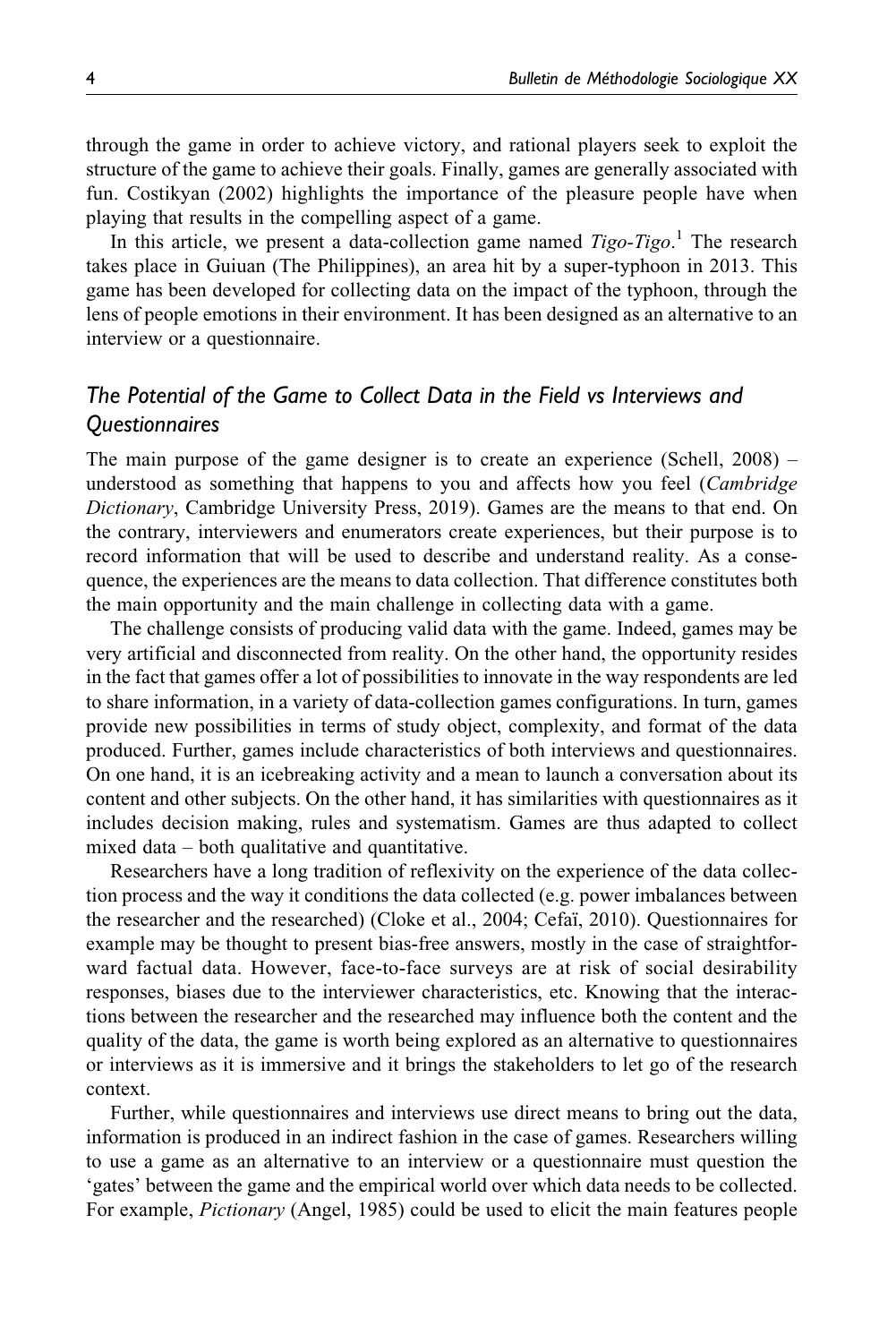associate to certain jobs. The game mechanics would be used as following: 'jobs' are to be guessed, and players are constrained through the rules in a way that lead them to draw the main features of jobs. Some specific game mechanics appear particularly adapted as they encourage true story-telling (as in 'truth or dare'), or are based on the players' common history (as for most guessing games), or do reward the quality of the answers (as in games including a quiz like Trivial Pursuit (Abbott and Haney, 1982) and Pictionary (Angel, 1985)).

Producing a 'let it go' effect and using indirect ways to elicit the answers may higher the validity of the produced data. In addition, when designing a questionnaire, surveyors must pay attention to its length, dullness and complexity. Ultimately, the challenge is to maintain the motivation and attention of the respondent and collect well thought through answers. As games are compelling in principle, they offer new potentials in terms of length of the data collected.

Finally, construction – piloting and improvement of the activity and the questions – is a main challenge in the development of a data gathering tool. Using a game to collect data is even more challenging as it requires a high level of understanding of game structures and mechanics. To improve a game, the behaviour of the players must be analysed carefully together with the quality of the produced data. It is a constraint: some elements/steps unrelated to the research objective will be added to improve the game experience. It may be seen as a strength: the quality of the game experience serves as an indicator for both the interactional structure of the activity and the quality of the data produced.

This article presents the challenges and opportunities in the design and use of a game to collect data. For that purpose, we first contextualize and discuss the motivations to create Tigo-Tigo. Secondly, we expose both the development phase and the operationalizing phase of our data collection with the game. Finally, we discuss the achievements of our game based on the various aspects addressed throughout the article.

## **Motivations to Create a Data-collection Game**

Our research aims to investigate a new way of quantifying an environmental phenomenon within the wider context of people emotional experiences in a post-disaster area. Concretely, the study seeks to describe the link between a super typhoon and people emotions in their environment three years after the area was hit by the super typhoon.

### *Translating the Emotional Experience in the Environment into Quantitative Data*

There is no consensus about how and under which format data on emotions should be collected. Collecting quantitative data on emotions in itself might be a source of criticism. Emotional geographers suggest that emotional geographies shouldn't be defined in such ways that 'they might become mere objects of quantification, comparison and manipulation' (Smith et al., 2009: 6). Instead, 'the phenomenal experiences of emotions are the starting point for most researchers' (Smith et al., 2009: 7). On the other hand, many psychologists and other researchers focussing on emotions showed the relevance of measuring them either via questionnaires or via biological measurements apparatus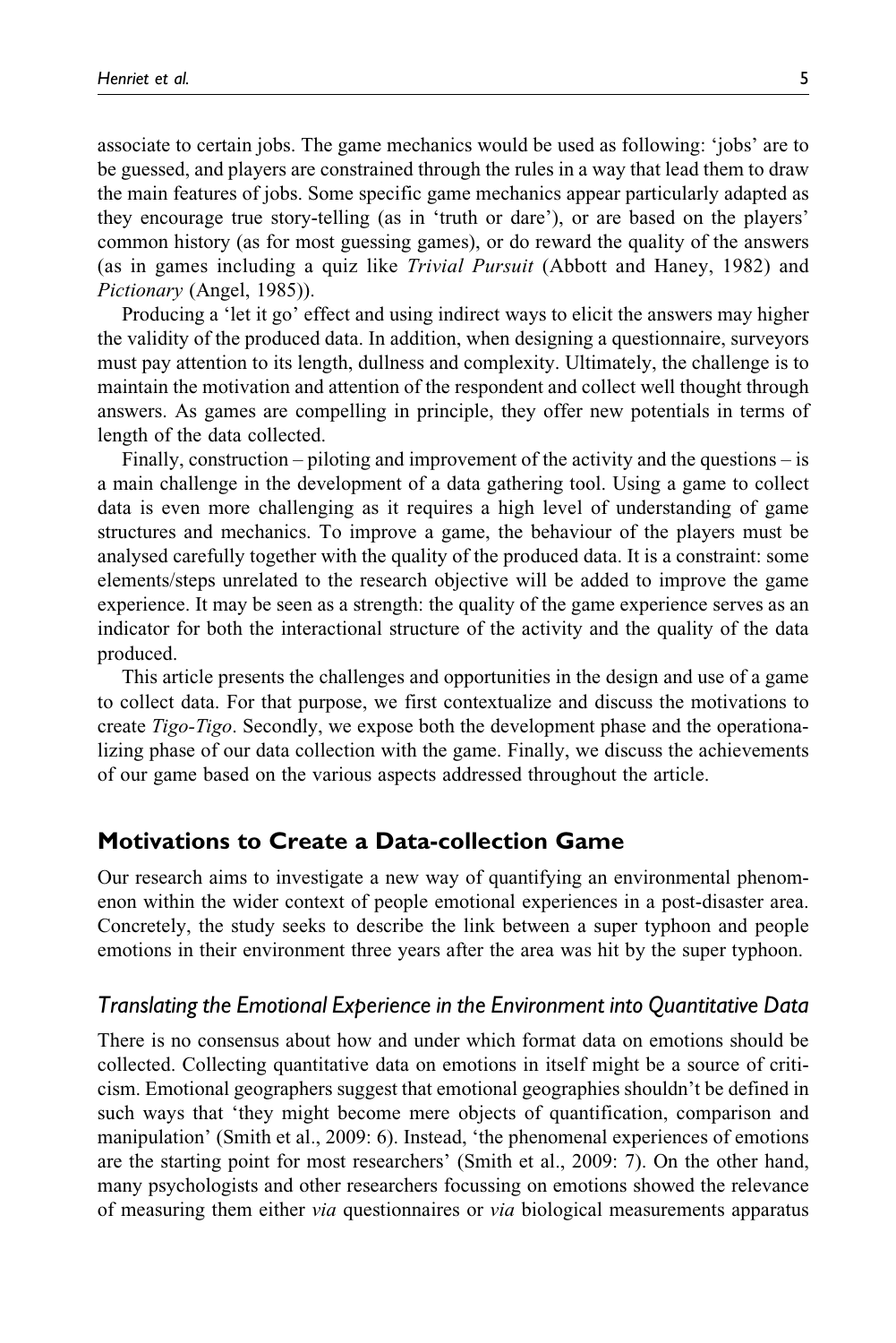and observations (Nold et al., 2004; Rimé, 2005). Respondents may for example be asked to identify the level of the emotions they experienced in various contexts (Kahneman, 2000; Clément and Sangar, 2018).

Emotions happen at a certain moment in a certain place. Kahneman (2000) highlights the differences between a memory-based approach based on the subject's retrospective evaluations of past episodes and situations, and the moment-based approach that is based on real-time measures. He rightly points that the moment-based approach is more valid than the memory-based approach. Because this research has been conducted few years after the disaster, the timeframe of the research allows only the retrospective evaluations of past episodes and situations. To add in complexity, the link between emotions and the environment is not as straightforward as the link between a certain lived situation and emotions. Finally, quantitative data are known to lack in explanatory penetration (Cloke et al. 2004: 128). To fully encircle the subject, qualitative data needed to be collected together with the quantitative material.

## *The Main Difficulties of the Surveying Context*

The research field is located in the Philippines, in an area that was hit by typhoon Haiyan in 2013, one of the biggest typhoons to make landfall in recent history (NASA Earth Observatory, 2013). After they lost almost everything, people received an enormous amount of international attention: NGO's and governmental organizations flew in to help locals to deal with the emergency. Given this context, local people have been used to expect material and immaterial help of any kind from foreigners who visit them. Expectation from the respondents was rapidly identified as a potential source of distortion in the data collection. Also, research is widespread in the area and people may be tired of being interviewed, used to it and rapidly bored during the survey. Some respondents may have developed their own responsive strategies. Cloke et al. (2004) speak of 'survey fatigue'. Finally, many respondents seemed to be intimidated by the presence of a 'white', 'foreigner', and English speaker. More generally, the relationships between the researcher and the researched was hindered by power imbalance and cultural barriers.

A first fieldwork experience took place in the study area, one year before the game fieldwork, including a couple of interviews. People were asked about the elements of the environment and of their life that were meaningful to them, suggesting particular buildings, the sea, NGO's, their relationship, the house, etc. and they pointed some elements telling why it is important. For example:

Trees are important to us because it makes the temperature cool, nature is important to us. (Translation based on the record of the interview)

A local teacher was hired as translator during the interviews. The translating wasn't always accurate. Regarding the trees:

She said that nature is important because here if it is night, ano ka pa it tawag hiton? Taghom? (Translation during the interview)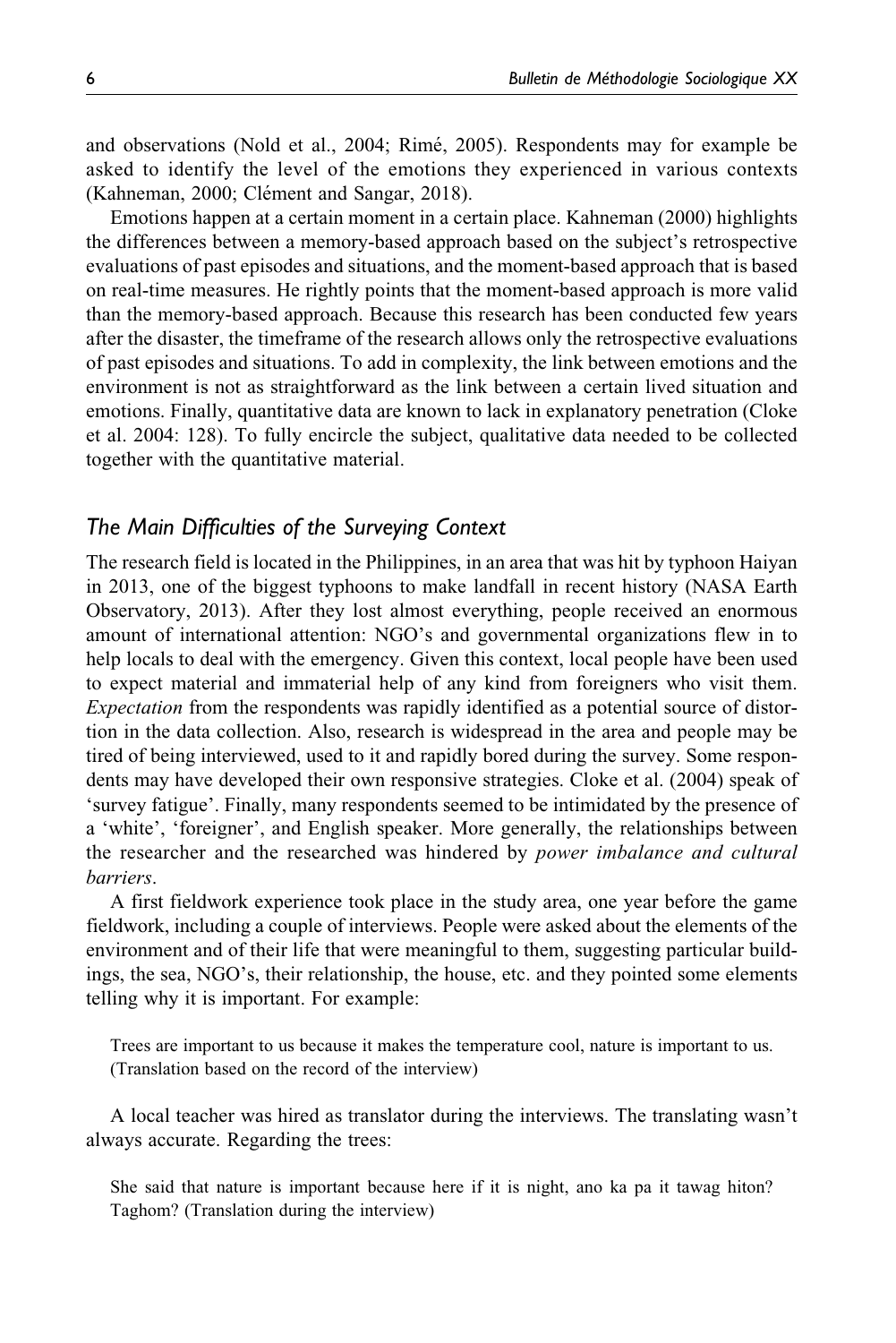It has been later translated by someone else as:

She said that nature is important because if it's night, how do you call that? Cool? (Translation based on the record of the interview)

The face-to-face translator lacked vocabulary ('Taghom?') and added some own interpretations ('if it's night') to the respondents' answers, which rendered the interviews very difficult to conduct.

## *Expectations in Using a Game to Collect Data*

Given the specificities of the aimed data and of the research context, we came up with the idea of the data gathering as an activity which the respondents could appreciate in itself. Collecting data with a tool as the game would foster the immersion of the participants and improve the retrospective evaluations of emotional experiences.

That activity would guide the respondent to the answers indirectly instead of asking them straightforwardly, lowering the obstacle related to the translation and to the abstract nature of the study object. The data quality would also be optimized by improving the connections between the participants. Indeed, the particular interactional structure of the game was expected to lower cultural barriers as well as the biases due to expectation, survey fatigue and power imbalance. The game was also expected to create dialogue and explanations and it was therefore adapted to the collection of mixed (quantitative and qualitative) data.

A game was thus developed to collect reliable quantitative and qualitative data on the respondent's emotional experiences in the environment in the aftermath of a super typhoon.

# **Developing** Tigo-Tigo**: A Game to Collect Data on People Emotions Related to their Environment**

Before describing the development phase of Tigo-Tigo, its principles must be outlined.

## *Delineating* Tigo-Tigo

As explained above, the challenge for the researcher is to arrange game elements in a way that meets the basic criteria of reliable data gathering methods, without losing sight on the characteristics necessary for the game to be a game. To fulfil this objective, the following constraints were fixed as guidelines in the development of the game:

*[1] The data-collection game is really a game.* In order to call it a 'game', we had to create a real game, not to hide a data gathering process in something that looks like a game. In that purpose, game mechanics that make it being fun and compelling had to be integrated into the game. It also had to include basic characteristics such as: it is a goal-oriented activity, a contest that involves decision-making and in which the players make the basic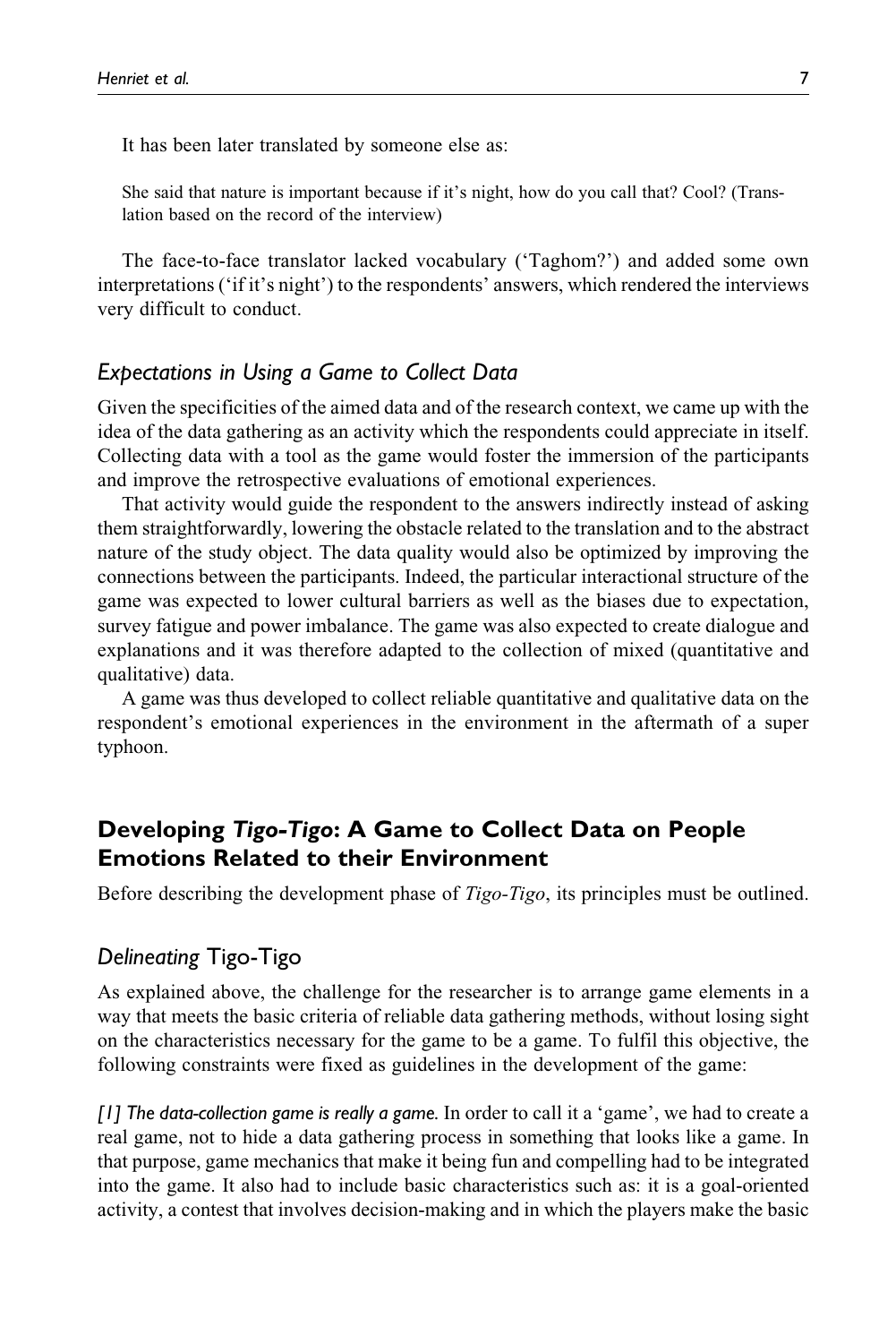commitment as if achieving victory is important. By doing so, the game fosters immersion of the participants and creates the setting to collect high quality data.

*[2] The game is a system that leads the respondents to share data.* Thorough the game, people should share information on a very spontaneous, authentic way. The game had to be motivating and make both the interviewer and the interviewee to rapidly feel comfortable in exchanging about feelings and complex information. In a sense, the game should accompany the emergence of the data to be shared by the respondents.

*[3] The game is easy to understand. It doesn't require long explanations.* The purpose is to create a game that is very accessible to the respondents. Moreover, people should be able to pick and exploit the structure of the game very fast. Complex games tend to gain in interest after they have been played several times while we planned to play our game only once in each household.

*[4] The game is developed within an intercultural team and allows direct interaction between the researchers and the researched.* Because one of the objective was to lower the cultural and translation barriers during the data collection activity.

## Tigo-Tigo's *Material and Rules*

The objective of *Tigo-Tigo* is to associate pictures of household's environment with emotions (Figure 1). The pictures of the environment were taken in the three districts under study and in the municipality center. They were aimed to represent elements of the environment classified under three categories: the built elements of the environment, the cultivated non-built elements of the environment and the naturally given non-built elements of the environment.

Tigo-Tigo is a game divided in 3 steps. During the first step, the researchers explain the rules of steps 2 and 3 and then they ask the household couple to choose for 11 pictures among 73 pictures (Figure 1, left): 2 in each category and 5 more across all categories. During the second step, the household head associates one picture with emotions (represented by emoticons, Figure 1, right) and social network (represented by stylized drawings). The emotions are the followings: happy, sad, excited, calm, dominated, dominant, disgusted, afraid, angry and surprised. The social network tokens represent the followings: me alone, in couple/with someone else, with the close family, with the extended family, with friends, with NGO's, with the priest, with authorities. The amount of emoticons and social network tokens to be associated with one picture is limited by the Velcro-space available at the back of the card.

The third step of the game consists of the household partner and the researchers trying to guess the picture by looking at the emotions and social network the household head associated with it. The third step is timed: the partner and the researchers have to hurry up to choose the card they think is the right one. Steps 2 and 3 are repeated 10 times. The game stops when only one card remains and it is not possible to guess anymore.

The household couple plays against the researchers. It gains 5 points every time only the household partner was able to guess the right card and it gets 3 points every time both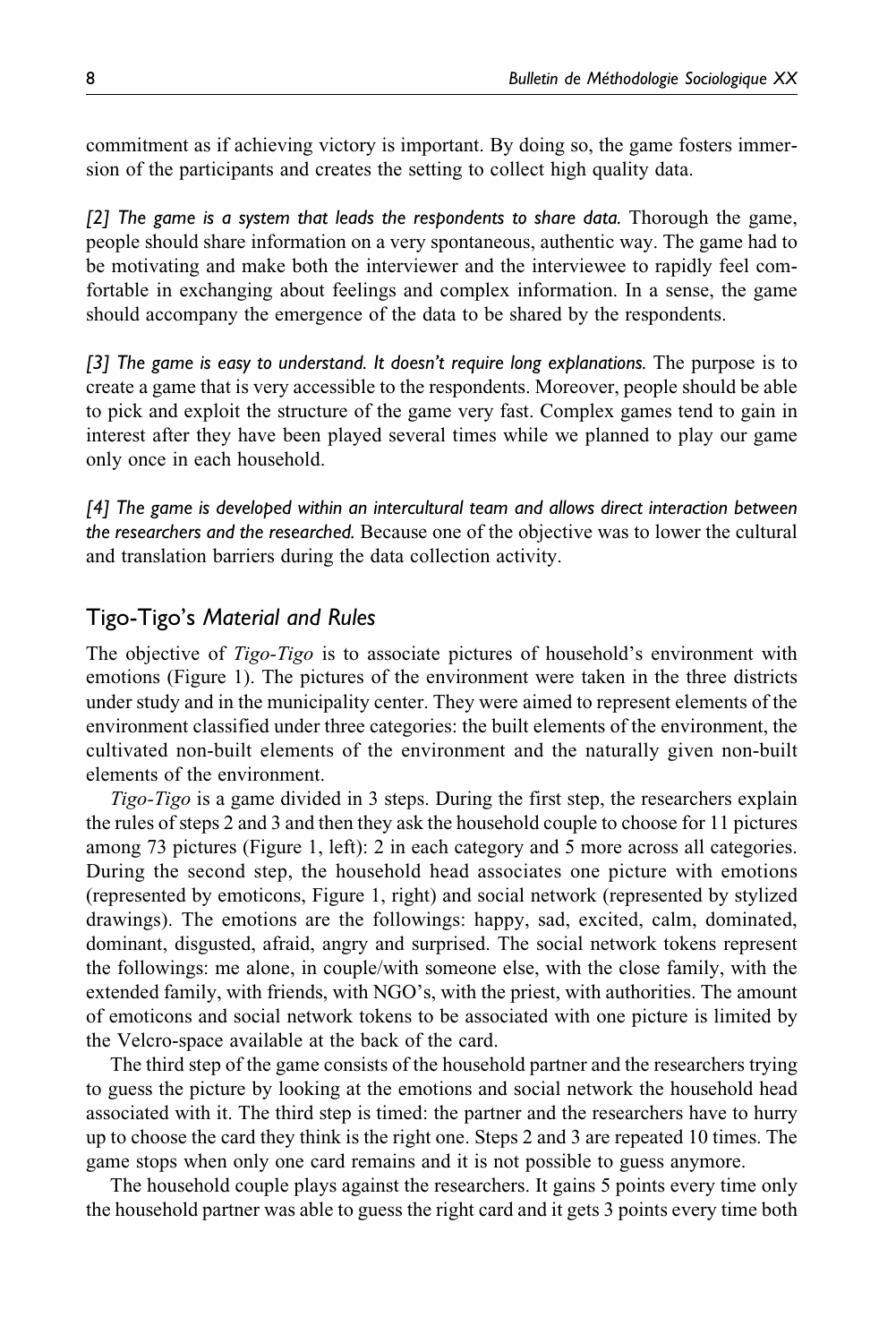

Figure 1. Example of data collected through the game in one household (August 14, 2016) **Figure 1.** Example of data collected through the game in one household (August 14, 2016)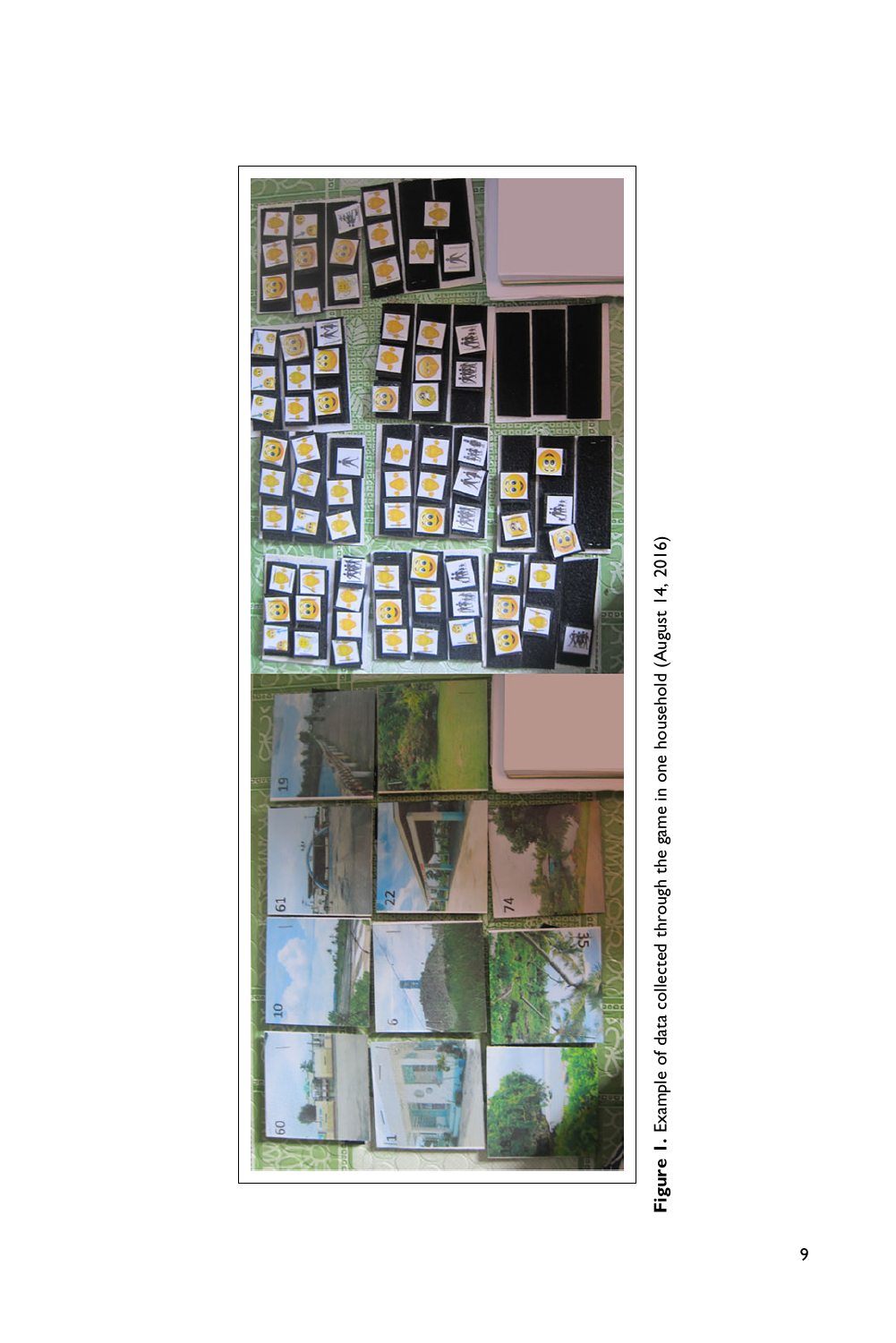the household partner and the researchers were able to guess the right card. The researchers only get points when they were able to guess right alone, but in that case they gain 7 points. The winner duo is the one with the highest amount of points at the end.

## *How* Tigo-Tigo *was Developed*

While the game designer's task is to be innovative in the conception of new game elements, researchers can merely recombine those elements in order to meet their research criteria. The mechanic of 'guessing' has been selected to create *Tigo-Tigo*. It combines ideas of games such as Compatibility (Browne, 2010), Concept (Rivollet and Beaujannot, 2013), and *Dixit* (Roubira, 2008) in a certain setting to set up the guessing dynamic of the game. First, players are limited in terms of 'clues' to make the others guess. Moreover, the clues are quite abstract and visual: emotions and social networks symbols. Secondly, the objective of the guessing system is not to guess based on a universal description but rather to make use of what players have in common. The 'guessing' thus encourages the respondents to associate emotions with pictures in a way that has to be understood not only by themselves but also by their partner. Moreover, guessing games are expected to launch interrogation, discussion, and exchange because it includes a certain level of suspense.

Another 'gate' to the empirical world is the use of pictures of the players' environment, emotions and social network. It was expected to lead the players to make associations concerning their own lived environment rather than imaginary situations or stories. We used landscape analysis techniques to select pictures to be used in the game, as well as interviews of inhabitants in the research field. Photo elicitation is a well-known method to produce data (Glaw et al., 2017; Oldrup and Carstensen, 2012) as well as photo sorting such as the Q-method with pictures instead of quotes (Hawthorne et al., 2008; Milcu et al., 2014). The former is fully open in terms of photo interpretation. Researchers directly investigate what people see in the pictures. The latter is closed: researchers need a high understanding of their field of inquiry to cautiously choose what the pictures display. We had no preconception regarding the interpretation of the pictures and about how emotions relate to the environment (e.g. souvenirs, anecdotal and general feelings, etc.). But the respondents were not fully free in their answers given the game rules and the use of clues (emoticons and social network).

The way of distributing points encourages a certain way of associating pictures with symbols: you want certain people to be able to guess but not all of them. It encourages the respondents to avoid too general emotion-picture associations that the researchers will be able to guess and instead make a more personal association.

The first version of the game included more game phases: both the household and the researchers in turns made the others guess. As the game was too long and the phase when the researchers made the others guess useless in terms of data collection, it has been removed from the final version of the game. To further shorter the game session and make the game even funnier, the guessing was associated with a time limit. This is a game mechanic that is used in many games as in *Pictionary* (Angel, 1985) for example.

Finally, the point system was made of tokens that formed a snake as in *Worm Up* (Randolph, 1995). Each point gained by a team allows the team to take one token at the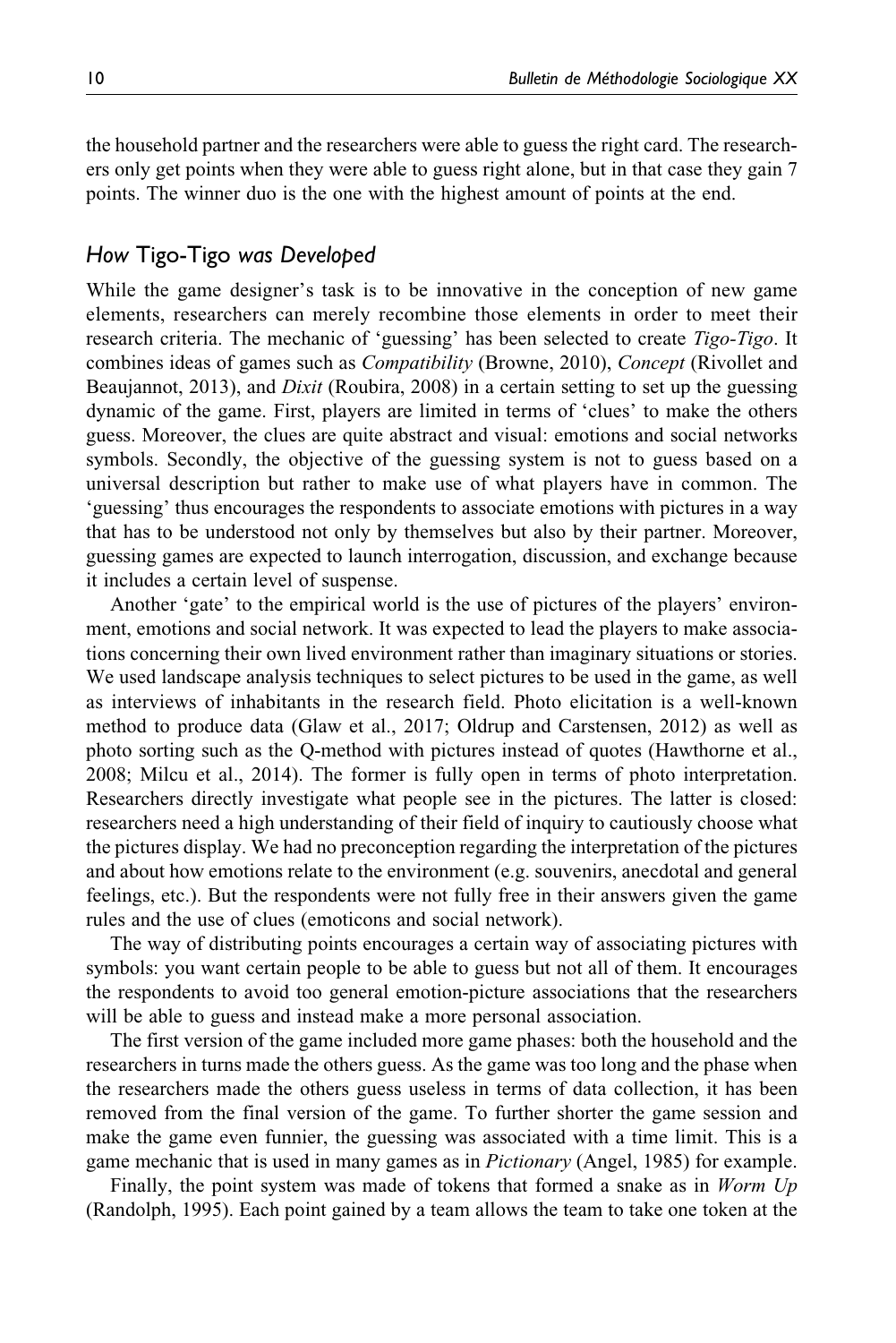back of the snake and add it to the top of the snake. In this way, the snake goes forward. At the end of the game, the team which snake comes first wins the game. Both the time pressure and the contest with the snake point counting system are not necessary for the data collection but they are a source of fun that is motivating for the players.

Those game mechanics do not have to be explicitly described when the rules are explained to the players. If people want to win, they will discover what is best for them to do: making a personal association of emotions and social network with the pictures. This forces the player to focus on the picture and all the possible feeling experiences that come to mind while looking at the picture, and to share them in the best abstract and simple way ... and that is exactly the data that we wanted to collect with the game.

## **The Data Collected and the Experience of the Game Sessions**

The game has been played 63 times over 2 months during summer 2016. The respondents were sampled in three districts differently hit by the typhoon. Many are fishermen or farmers but not a majority (22%). Young respondents (<35 years old) constitute a quarter of the people with whom the game was played and fifty percent belong to the 35- 55 age group. Half of the respondents' highest educational attainment is elementary school or less.

The data produced during the operationalizing phase of the game is rich and complex. A general picture of their characteristics and potential is dressed below. The next section presents the experiences of the game sessions from both the researchers and the researched perspective.

### *The Data Collected*

The number of emoticons per picture dataset is built on three dimensions: the pictures, the respondents and the emotions. For each intersection of a certain picture, one of the 10 emotions and a household, we collected the number of emoticons which represents the strengths of the emotions; the social network associated with it; and the explanation  $-$  if there was one – the respondent gave for this association. Hence, the game provides relevant information such as the most/least chosen pictures, the most/least chosen emotion, the pictures mostly related to one emotion, etc.

Given the game setting, respondents associated a variety of both positive and negative emotions to each picture. For example, figure 1 shows that someone associated happy (1), calm (3), afraid (1) and disgust (1) to a picture of the plaza/basketball court (picture 22). The explanations given by the respondent are: they go to this place with friends and family and that's why he is happy; he just feels calm; disgust because the election campaign (speeches) happened in that place; he felt afraid during that period because so many could be manipulated by the politicians. For picture 19 – the bridge near the local beach: happy (3) because they go there; he is calm (3) when he is there; excited (1) to breathe fresh air; he is the one who decide (1 dominant) when they go there.

The most chosen pictures refer to the church related to the Sunday Mass; the sea where many go swimming during leisure time and where fishermen work; the coconut trees either broken or not that most related to the typhoon and farming activities; a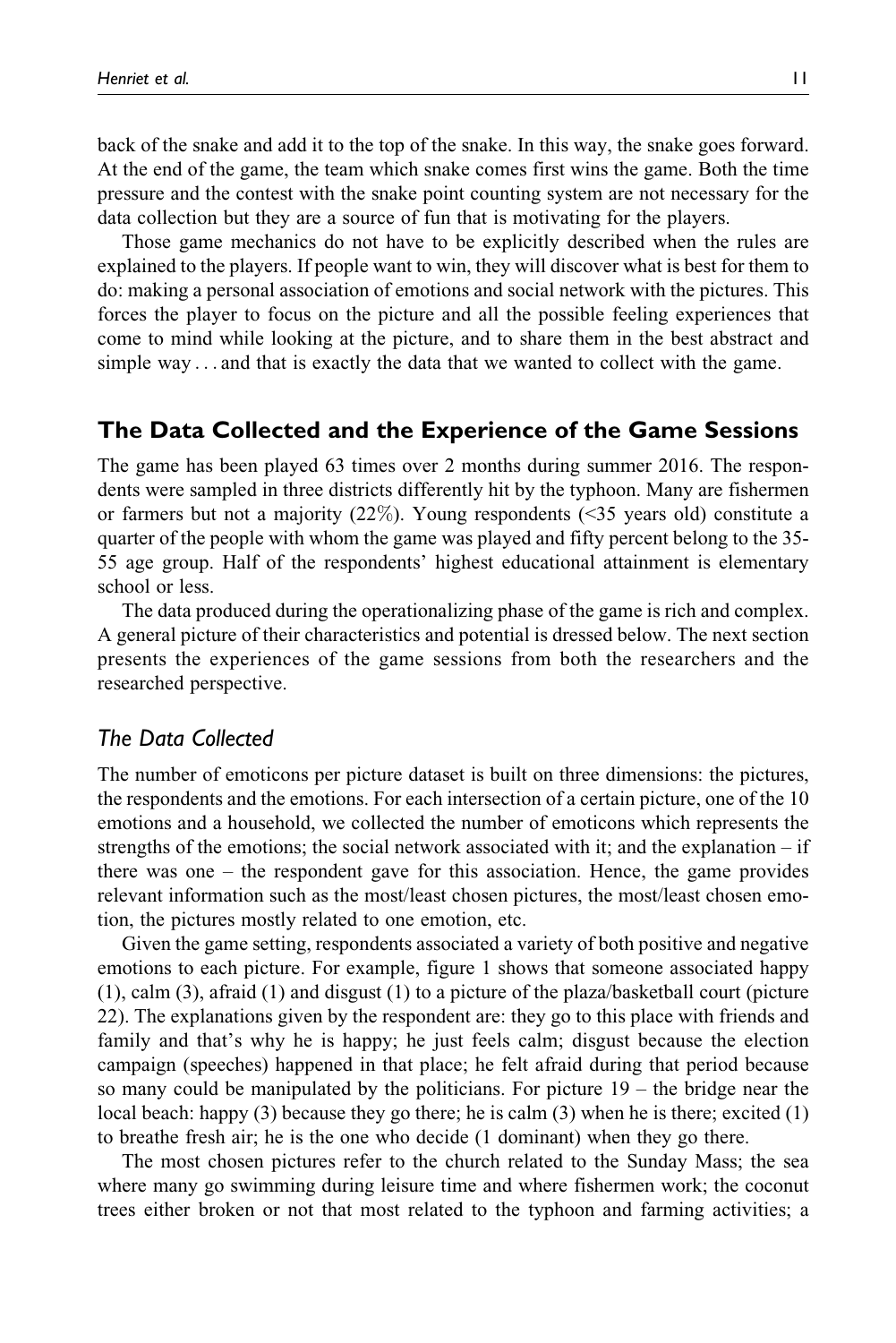picture of a random house to link with their own house; the school; and the market. The pictures mostly related to sadness refer to the typhoon (broken coconut trees; the damaged historical church; and a demolished house).

The pictures least chosen either illustrated no clear object to refer to, or were too specific and people were not concerned (a children recreation area that seemed not to be used; a specific industry). A particular case is a picture of the building were coq fighting – which is an illegal activity – takes place. It has only been chosen once and the person said he did not recognize the place. However, people may have avoided the picture because of the illegal character of the activity displayed.

Happy is the most chosen emotion, followed by calm, sad, and afraid. Our variable of interest, the typhoon, was evoked at least once on most pictures. Many expressed negative emotions (e.g. specific souvenirs of the event, the transport terminal that remains non-functional, the meteorological tower that could give bad news, etc.) but also positive emotions (e.g. some buildings were rebuilt and the new version is better than the former one, the plants are growing again, they were happy and calm after the storm, etc.).

We computed the emotions strengths and emotions occurrences differences between when people evoke the typhoon and when they don't. In general, the numbers show that negative emotions are relatively higher and more often chosen than positive ones. Also, the different areas present specific emotion signatures coherent with the way they have been impacted by the typhoon and with the interdependence people have with their environment. In addition, the fact that both positive and negative emotions were associated together add nuance and complexity in the quantification of environmental facts. Most interestingly, the variety of effects encourages a non-binary (negative vs positive) approach in the study of the impact of a typhoon on human behaviour. Finally, the explanations inform about the variety of environment-people-typhoon emotional links: related to souvenirs, to the functions of particular elements of the environment, to aesthetics, to the material and the immaterial. Social network categories included NGOs, the priest, and the authorities. We could investigate how the people-environmenttyphoon triangle relates to those various stakeholders.

In short, we successfully explored a new way to measure the impact of a typhoon. However, the data gathered may lack in focus as we quantify a large variety of emotional experiences together (souvenirs, judgment, particular and routine activities, etc.). Moreover, in some limited cases, people related emotions to the environment but not their environment (e.g. I am happy that people living there own a house where to live); and some emotions linked to their environment were not their emotions (e.g. my son likes to walk there). But the guessing system leads people to select certain parts of their environment and avoid others, and to select certain experiences with it in particular. As such, the game mechanics – with the specific point system in particular – allow to collect emotional, important and shared experiences in the environment.

## *The Experience(s) of the Game Sessions*

Creating a (positive) experience is one of the main motivations to structure the data collection through a game because it is expected to improve the quality of the data collected. The experience of the game sessions is described both based on the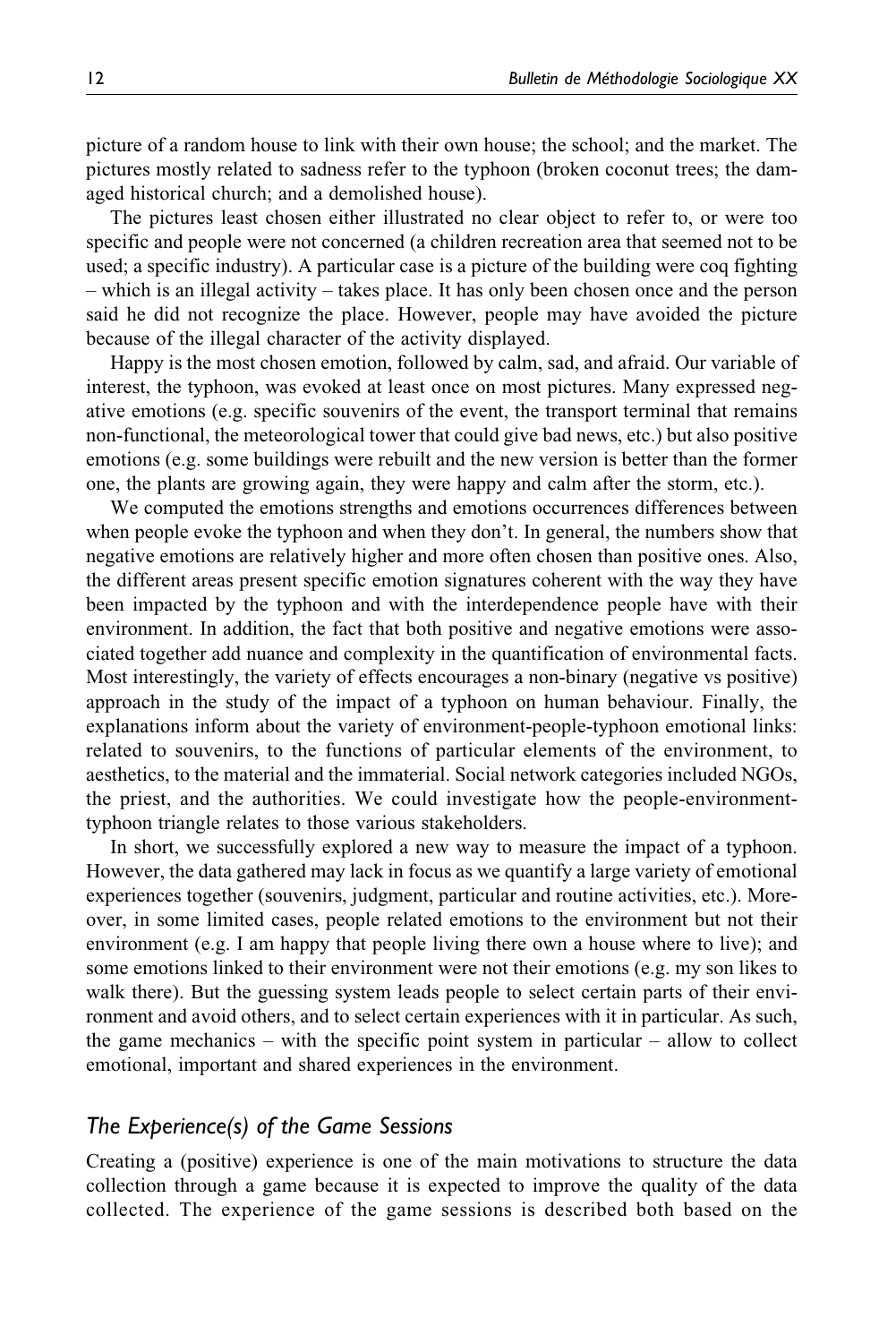

**Figure 2.** Evaluation of the experience of the game sessions by the researchers on a -3 to 3 scale (in the field, after the last game session, late August 2016)

researchers' evaluation (at the end of the fieldwork, August 2016) and the respondents' comments about the game (two years after we played the game with them, summer 2018).

At the end of the fieldwork, after the last game had been played, each of the researchers who attended the game gave a score ranging from -3 (the game was very unsuccessful) to 3 (the game was very successful) to each of the game sessions. A mean score was computed for each. Two thirds of the 63 game sessions left a positive to very positive feeling to the researchers: 41 game sessions reached a score above 1 (see Figure 2). A minority of games were negatively perceived: 15 games were given a negative score. The most negative game session did actually end up just after the rules had been explained to the respondents: the household head felt uneasy with the activity and did not want to play. Other negative experiences included: playing with a very slow respondent while we were very tired; a game with someone who was obviously randomly placing the emoticons on the pictures because he did not understand the purpose of the game; a session during which the wife got angry on her husband; a game with a household head who was half asleep; and a session during which the lady expected a serious research activity and played the game as if she was actually interviewed, making us feel uncomfortable in playing. Some game sessions were really enjoyable: there was competition and suspense, complicity within the teams and even between the teams, surprise, and lots of fun. A session with an educated old man was particularly enjoyable because he was able to speak English which allowed a deeper exchange.

When some respondents were asked two years later if they would be willing to play the game again if they were asked to, their answers were generally positive. Someone found it relaxing. They liked the team spirit created by the game and they wouldn't change anything to it.

Other respondents were less enthusiastic. A respondent seemed to perceive it as a duty, another found the game too long. But someone who was not sure to be willing to play again found it interesting because it initiates reflexivity. Some respondents also evoked the strategy necessary to play well, and would be willing to play again as they better master it after playing once.

Based on both the perceptions of the researchers as those of the researched, we can say that we achieved to create a game which was understandable, immersive and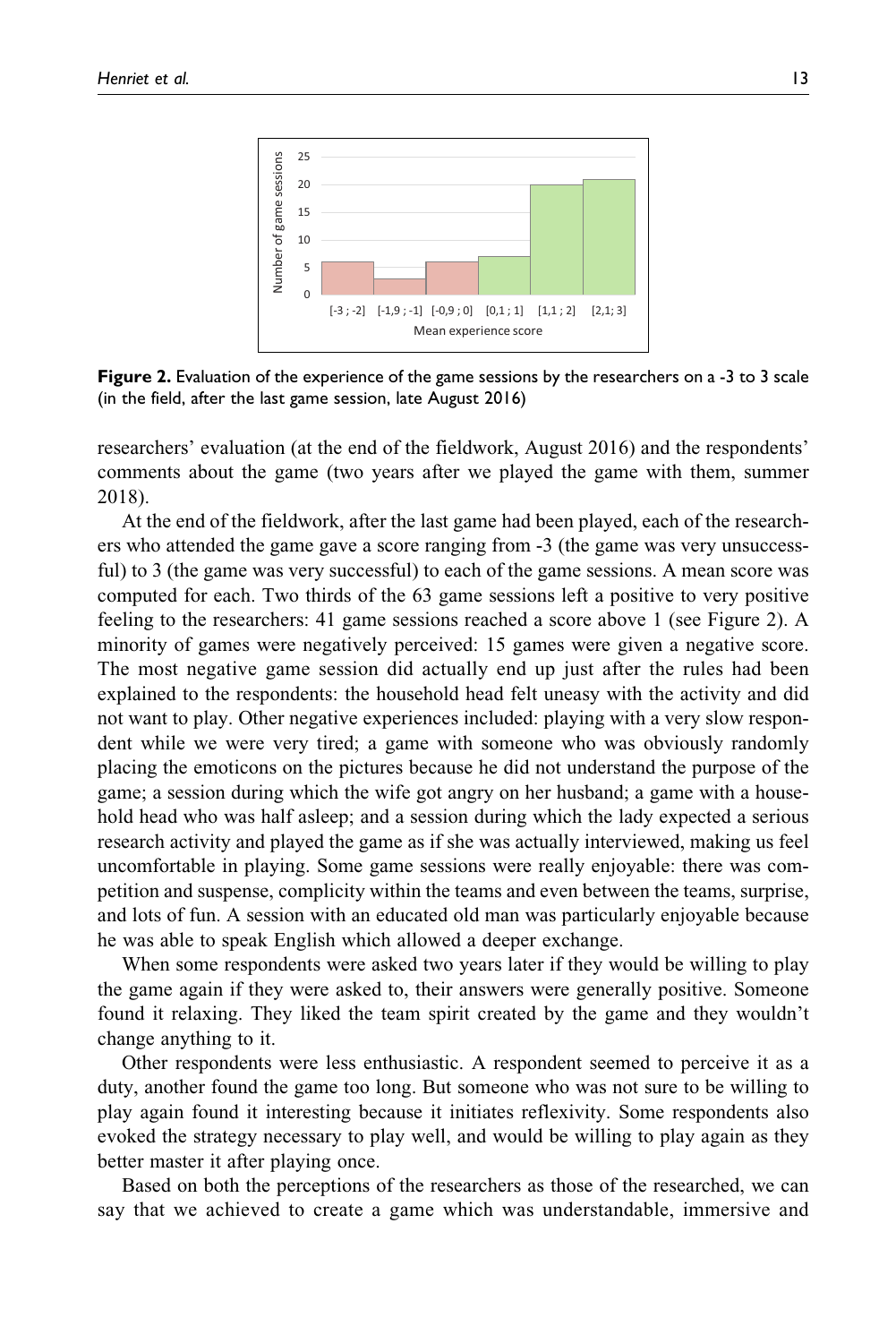attractive. But the experience of it may vary. Factors influencing the experience of the games are: the willingness to play of the stakeholders and their motivation at the particular moment of the game; their perceived control of the situation, which may be challenged because the activity is not usual; their capacity to pick the mechanics of the game and to develop a strategy, or their willingness to do so – that we perceived being generally higher with younger players; and more generally the interactions between the people around and in the game.

## **Confronting Expectations with Observations**

The main assets of games are its data production mechanics and its particular interactional structure: the data production mechanics provide new possibilities in terms of study object, complexity, and format of the data. The game structure has a direct impact on the interactions between the researcher and the researched and offers new potentials regarding the survey context and the length of the data produced. To review the challenges and opportunities encountered in the development and implementation of Tigo-Tigo, we confront the expectations in collecting data with a game with our experience of game development and use in the field (Table 1).

## *Data Production with the Game*

The development of the game created a constant tension in fulfilling both the objectives and requirements of data collection and those of a game (Table 1, Objective 1). This necessary trade-off already appeared during the delineating and developing phases of the game construction. To collect comprehensive picture data, the game should have always used the same set of 11 pictures. But a high level of freedom is necessary in the game, to leave space for strategy and surprise.

The researchers must also constantly pay attention to both the game aspects and the data collection aspects during the game session itself. In particular, researchers had to make sure that people chose well and explained their emotion-picture association. For example, some very competitive players were not talkative. To collect the data we needed, we had to ask questions about their emotion-social network-picture associations. Our role of researcher took over and the game atmosphere suffered from it.

The resulting data is both quantitative (picture choice, emotion levels and social network) and qualitative (explanations for the pictures-emoticons associations), and has been collected following an embedded scheme. We believe that it would have been interesting to also focus on the interactions between the players. How did they/we react? What were their/our strategy? Why did they/we win? We underestimated the interest of a game being an open system in itself. In a sense, we did not fully exploit the interest of a direct contact with the researched, which provides 'interpretative history to draw on when seeking to make sense of the answers' (Cloke et al., 2004: 129), even if the qualitative data reveals some meanings that support the quantitative results and vice versa.

The data are retrospective emotional experiences in the environment after a super typhoon (Table 1, Objective 2). By retrospective, we mean that the emotions are recalled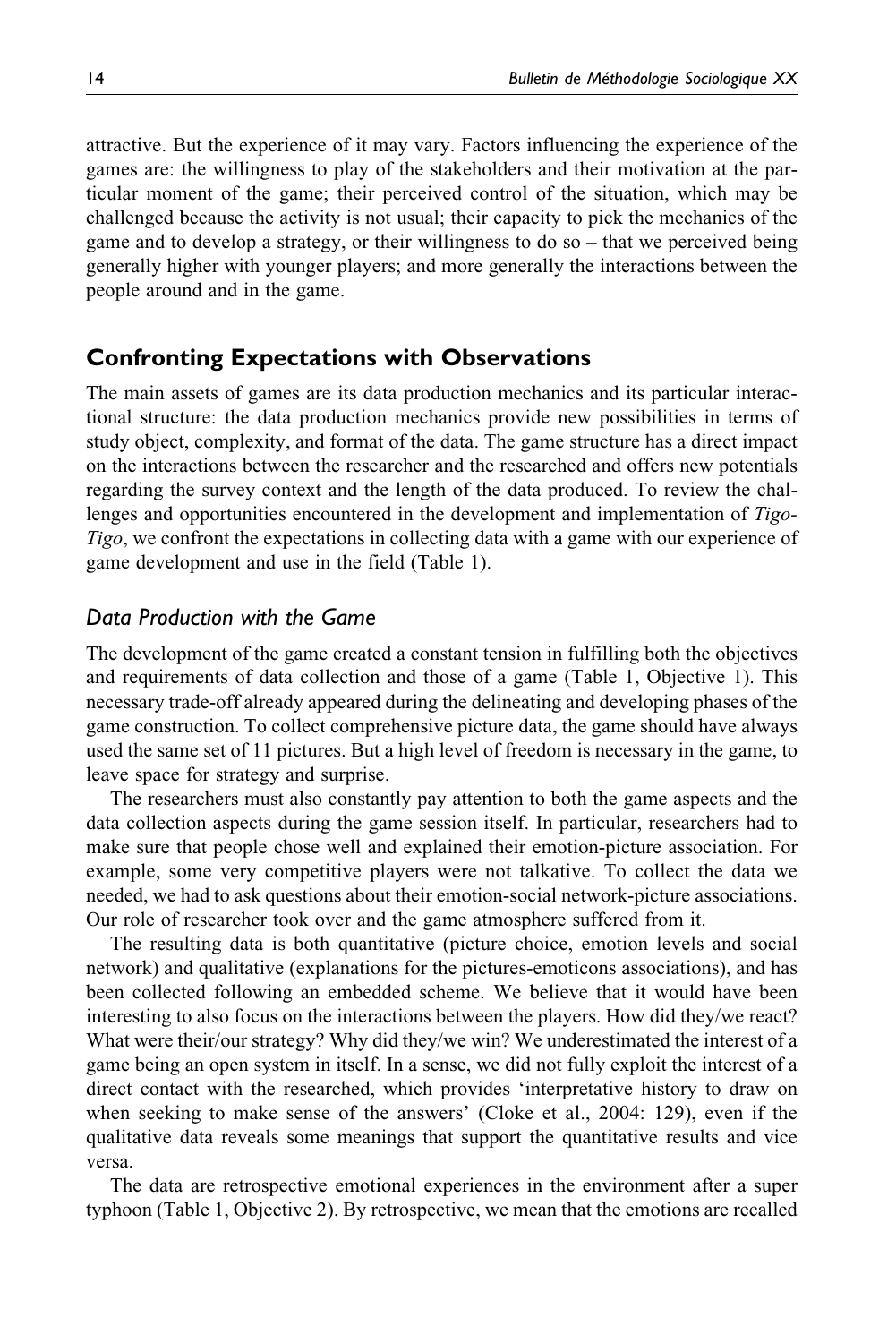|  | <b>Expectations and objectives of the</b><br>game to collect data                                                 | <b>Observations and conclusions</b><br>based on Tigo-Tigo                                                                                                                                                                                                                                                              |
|--|-------------------------------------------------------------------------------------------------------------------|------------------------------------------------------------------------------------------------------------------------------------------------------------------------------------------------------------------------------------------------------------------------------------------------------------------------|
|  | I Collect both quantitative (similar to<br>questionnaire) and qualitative (similar<br>to interview) reliable data | Trade-off in fulfilling both the requirements<br>of data collection and game: systematism<br>vs freedom; necessity to make people talk<br>We collected picture choice, emotion levels<br>and social network information<br>We collected explanations. The interactions<br>between the players is also a source of data |
|  | 2 Data are retrospective emotional experi-<br>ences in the environment after a<br>supertyphoon                    | By introducing 'gates' to the empirical world:<br>in this case the use of pictures of people<br>environment, emoticons and social<br>network                                                                                                                                                                           |
|  |                                                                                                                   | Respondents choose meaningful pictures<br>A large variety of emotional experiences<br>$(\text{strength} = \text{exploratory}, \text{weakness} = \text{lack}$<br>in focus)                                                                                                                                              |
|  |                                                                                                                   | Some emotions related to environment but<br>not their environment and some emotions<br>in their environment but not their emotions                                                                                                                                                                                     |
|  |                                                                                                                   | Possibility to be more specific in the choice<br>of 'clues' and pictures                                                                                                                                                                                                                                               |
|  | 3 Guide the respondent to the answers<br>structurally, adapted for complex data/<br>abstract study object         | Via a guessing system, based on the player's<br>common history. Via abstract visuals and<br>tokens                                                                                                                                                                                                                     |
|  |                                                                                                                   | Resulting dataset is three-dimensional but<br>not exhaustive                                                                                                                                                                                                                                                           |
|  |                                                                                                                   | The game helps to reach information people<br>are not used to talk about                                                                                                                                                                                                                                               |
|  |                                                                                                                   | The game creates 'immersion time' to build<br>elaborated answers                                                                                                                                                                                                                                                       |
|  |                                                                                                                   | The data may be difficult to interpret                                                                                                                                                                                                                                                                                 |

**Table 1.** Data production: confronting expectations with observations

rather than real-time measured. The use of pictures of peoples' environment and emoticons representing emotions to connect the artificial game with the empirical world was successful. Respondents chose meaningful pictures. The pictures-emotions associations concerned feelings about objects (e.g. the road is already fixed) and situations (e.g. I am happy when I see vehicles racing). Both anecdotal feelings such as souvenirs of particular events (e.g. that is the place where my friend told me that she had her heart broken and we talked in that place) and general feelings (e.g. there are no problems anymore when you go to church) were evoked. In some cases, the respondents associate the environment with emotions that do not concern them directly (either because they do not refer to their environment or because they speak of someone else's emotions). While the large panel of emotional experiences may be seen as a weakness as the data may lack in focus, it is informative in the case of our study object. Our variable of interest, the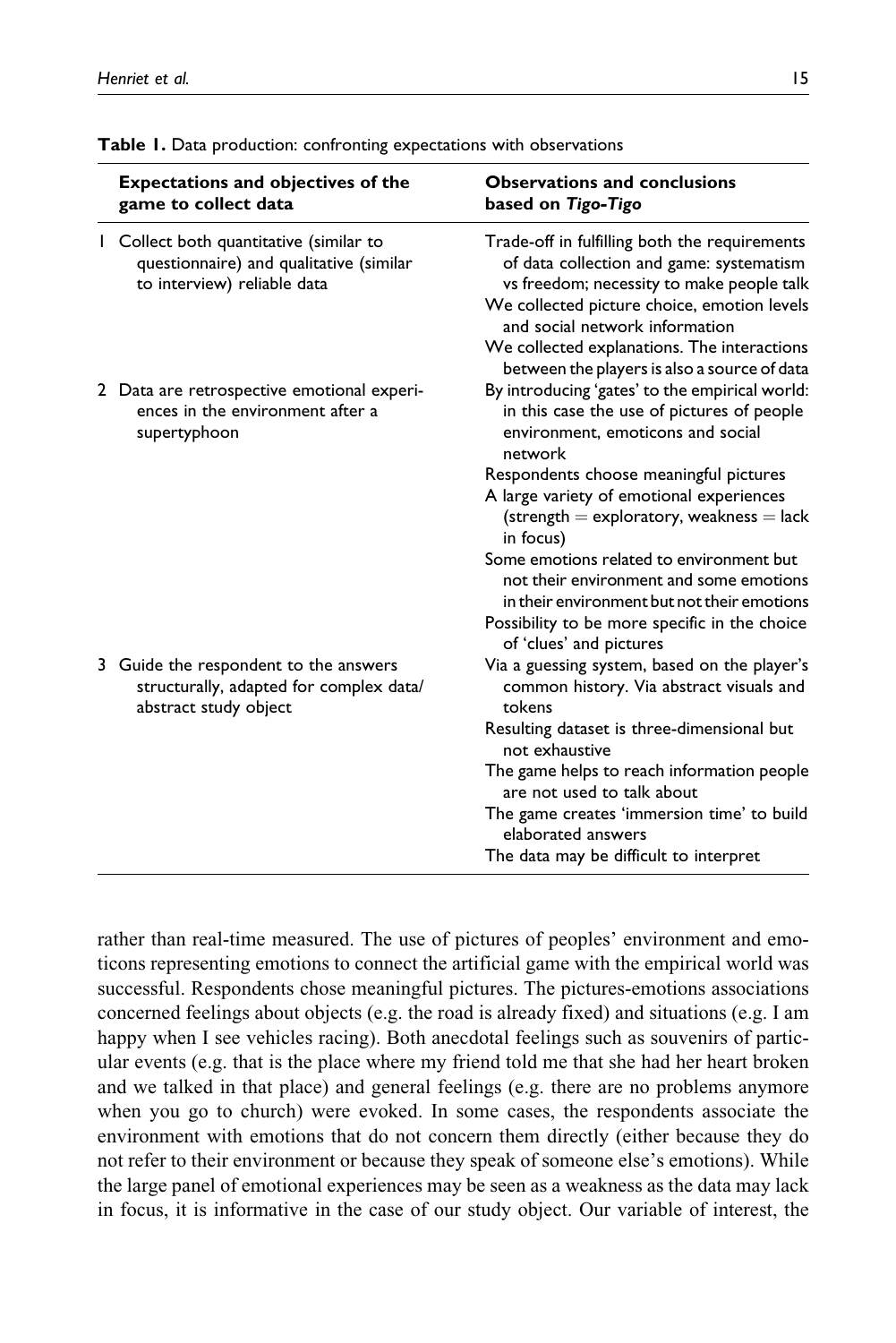typhoon, is explored in many aspects of people emotional experience in their environment. Finally, we believe that it would be possible to focus on particular aspects by selecting more specific clues and pictures.

The particular game mechanics guide the respondent to the answers indirectly, it is adapted for the collection of complex data (Table 1, Objective 3). The guessing system based on the player's common history – combined with familiar visuals – guide the respondents to elaborate and share complex information. The dataset created is threedimensional: picture/emotion/respondent. To enable the guessing (and the pleasure of surprise associated with it), it is not exhaustive. As a consequence, further quantitative data treatments necessitate to reduce the number of dimensions, and densify the data for comparisons. A questionnaire would have been more exhaustive.

The game is particularly adapted to complex and abstract study objects. Relating emotions to the environment is not straightforward. We observed that some respondents took a lot of time to select the emotions to be associated with the picture, trying to find the right experience to share, and the right emotions and social network to associate with it. As if the game created an 'immersion time'. As an example, many household heads turned and returned the picture cards with the Velcro on in, successively selecting some emotions and re-checking the picture associated with it.

Finally, given the particular data construction mechanics, the data may be difficult to interpret. What does the data exactly say about the selected pictures/emotions and the ones that were not selected? Are they really more meaningful? Is it dependent on the moment of the game? What is the exact influence of our choice of pictures? Are the experiences meaningful for the household head only or for the whole household? What does it say when the household partner was not able to guess? Answering those questions may be impossible, but raising them is necessary for a cautious use and interpretation of the data.

### *The Interactional Structure in the Game*

The game setting particularly favours pleasure, reflexivity and team spirit while an interview or another data collection technique have a different impact (Table 2, Objective 1). Players mostly enjoyed the activity. But the game does not provoke a complete 'let it go' effect. We perceived the level of 'control' as varying from one game session to the other for both the respondents and the researchers. In the case of the researchers, fatigue, stress, and the complex game/research trade-off were important factors disfavouring the immersion in the game. Moreover, the game atmosphere is easier to create during the first game sessions, when the suspense is also high for the researchers. It becomes more difficult when the researchers already played the game many times and get used to it. As with questionnaires and interviews, we could speak of 'game fatigue'.

Further, while the motivating and particular setting of the game was expected to help gathering long data because of its motivating character, it proved not to always be the case. It is exemplified by the household head who did not want to play. He was actually well willing to fulfil the questionnaire. Other examples include respondents who did not get the basic mechanics of the game and had difficulties to play. While using a game to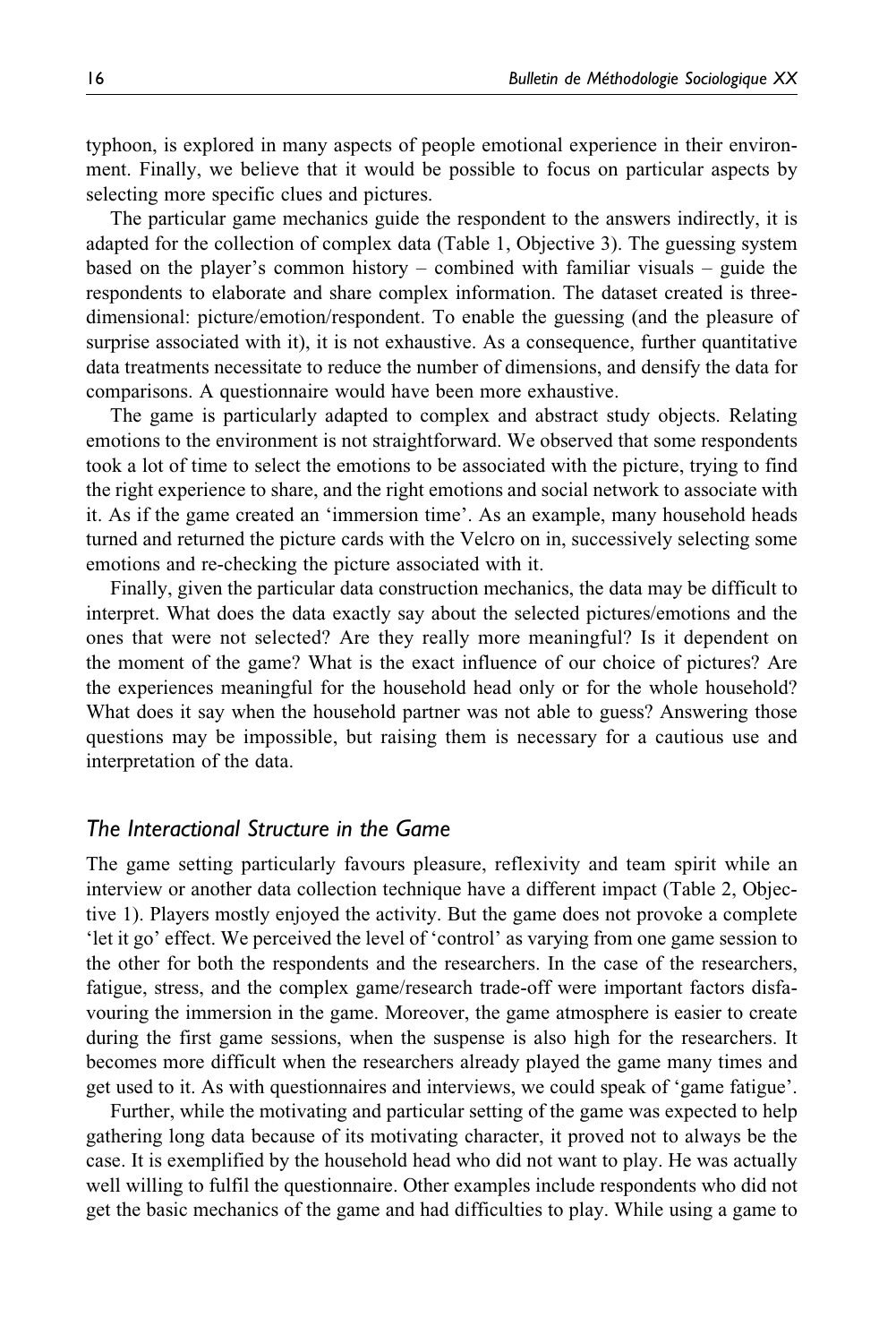| Expectations and objectives of the<br>game to collect data                                                                 | <b>Observations and conclusions</b><br>based on Tigo-Tigo                                                                                                                                                                                                                                                                                                                                                                                                                                                                                                                                                                               |
|----------------------------------------------------------------------------------------------------------------------------|-----------------------------------------------------------------------------------------------------------------------------------------------------------------------------------------------------------------------------------------------------------------------------------------------------------------------------------------------------------------------------------------------------------------------------------------------------------------------------------------------------------------------------------------------------------------------------------------------------------------------------------------|
| Game experience: Impact of the structure<br>on the interaction between researcher<br>and researched, adapted for long data | Immersion, complicity. Players mostly<br>enjoyed the activity<br>Variable distances between the researcher<br>and the researched. It is impossible to<br>create a complete 'let it go' effect<br>Difficulty to be both a player and a<br>researcher, to focus both on the game<br>atmosphere and the data collected<br>Game fatigue                                                                                                                                                                                                                                                                                                     |
| 2 Using a game lowers the obstacles related to<br>translation                                                              | Direct interaction between researchers and<br>researched lowers potential translation<br>distortions thanks to [1] the material (by<br>using tokens people can manipulate and<br>visual elements) [2] the rules (clear actions)<br>Need of a translator-animator to explain the<br>rules and lead the game                                                                                                                                                                                                                                                                                                                              |
| 3 Using a game lowers cultural barriers, survey<br>fatigue, power imbalance, and expectation                               | New obstacle $=$ the complexity of the game.<br>It depends on the players<br>The moment of installation of the game is<br>interesting to establish the contact.<br>Installing and playing the game contribute<br>to moderate cultural prejudices<br>An activity which the respondents appreci-<br>ate in itself but not always successful. No<br>responsive strategy observed during<br>enjoyable sessions<br>The game changes the participation status. In<br>this case the game artificially inversed<br>power relations.<br>Not only expectation but also resentment<br>and thankfulness<br>Depends on the level of immersion in the |
| 4 The quality of the game experience serves as<br>an indicator for the quality of the inter-<br>actions and the data       | game<br>The challenge of creating a successful game<br>draws the researchers' attention on the<br>quality of the interaction and its impacts<br>on the data produced<br>The requirements of games participate in the<br>framing of the data: e.g. social network                                                                                                                                                                                                                                                                                                                                                                        |

**Table 2.** Interactional structure: confronting expectations with observations

collect data, researchers must keep in mind that not everyone is interested in playing a game, or feeling capable to do the proposed activity.

The game reduces the translation barrier (Table 2, Objective 2). Instead of asking questions, the respondent is asked to follow a set of rules. Therefore, being able to play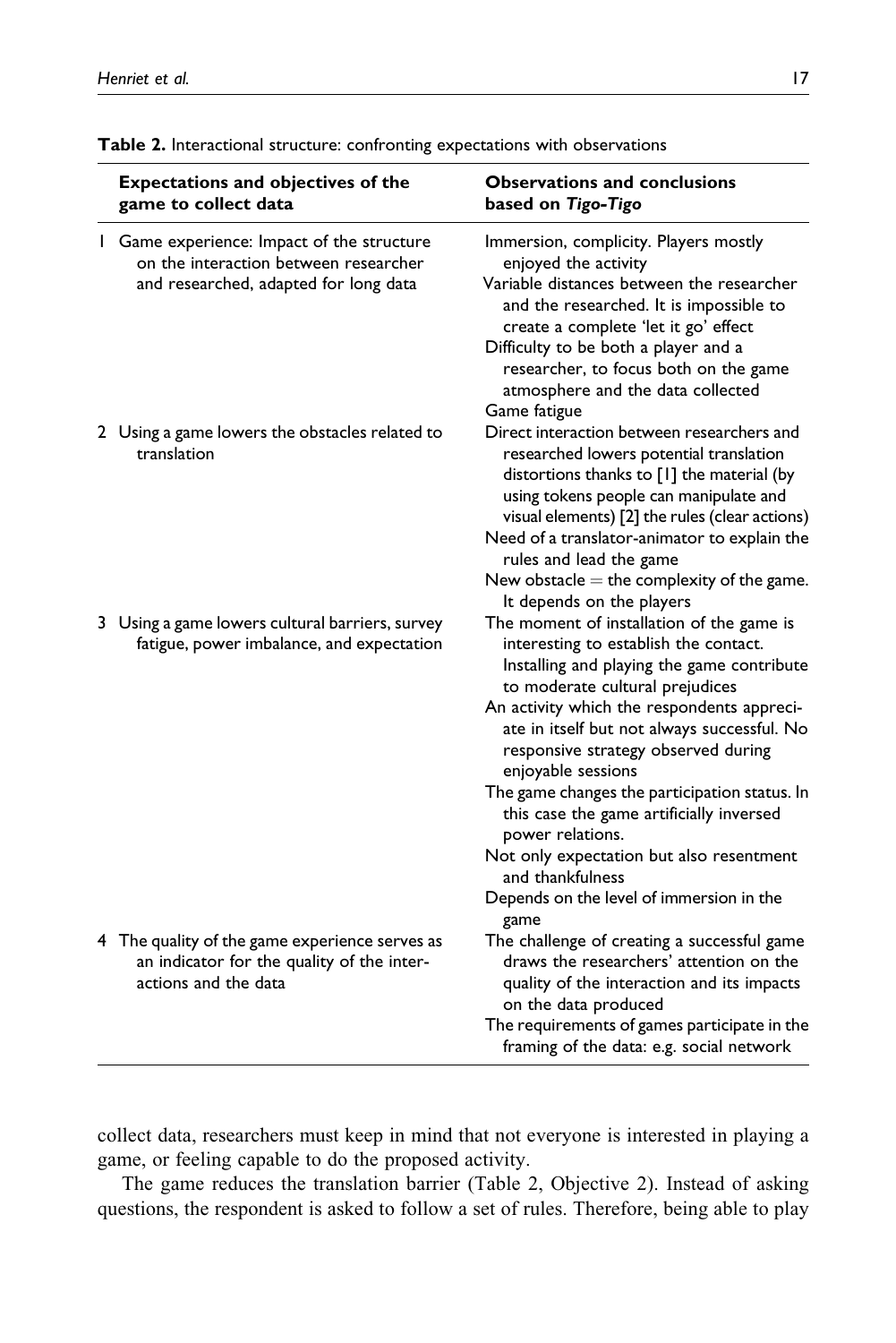constitutes a guarantee that the objective has been well understood. As such, the role of the translator may be less crucial than in a classical interview. However, those game benefits do not compete with the advantages of a direct exchange and communication in a shared language remains preferable. Moreover, using a game to collect data necessitates to introduce an animator to explain the rules – preferably in the local language – and facilitate the game. The translator-animator had to convince people to play, participate in building a gaming atmosphere, encourage the respondent's team, etc. Another strategy to lower the translation barrier is stressing visual communication. It constitutes an opportunity in certain cases and a challenge in others, particularly with elderly people with a failing eyesight.

If the game is well designed, the researchers can expect to lower cultural barriers, survey fatigue, power imbalance and expectation (Table 2, Objective 3). First, by introducing the game in more than sixty households, we realized that the moment of the installation of the game was interesting as such because it coincided with the moment of getting in touch and influenced the interactions between the participants: we placed piles of emoticons, boxes containing social network drawings, we distributed the card with the pictures to each of the players, and placed our sand timer and the token used to count the points. The installation coincided with the moment of getting in touch, it necessitated time for doing nothing but arranging the space, moving a chair, a table, changing seats. By accepting (un)comfortable positions and exchanging amused, curious or suspicious looks, both parties were already disclosing themselves. The positive or negative interactions during the game were also built on that moment; and being playful in general contributed to moderate cultural prejudices.

In our research context, survey fatigue was expected and there was little. Many respondents enjoyed playing and researchers had fun during most of the game sessions (Figure 3). As a consequence, the time passed quickly, everyone was motivated all along the game and to some extent forgot about the data collection context. We did not detect any strategy to manipulate the information shared during the enjoyable sessions and if there was survey fatigue, it disappeared throughout the game. Those were quality experiences with a certain level of immersion of the participants. It highly contrasted with the moment of submission of a questionnaire to the same respondents just after the game session. Instead of making the most of the ice-breaking effect of the game to pursue the discussion, we used the remaining time of the interview for surveying, which we would not recommend in this type of settings.

Another interesting aspect of the game experience is that roles are assigned to the various stakeholders and their interactions are organized via the rules and the use of tokens. The interactions are related to the 'participation status' temporalizing in the situation – here and now (Cefai, 2010: 455). The game has an influence on those participation status. For example, our game artificially inversed powers: by being the ones who knew the environment displayed on the picture and associating emoticons to them, the researched were given power that the researchers did not have. As the game forced the researchers to introduce more freedom for the respondents during the data collection, it contributed to reduce the distance due to power differentials during the data collection interactions. The roles also directed the 'answer' of the household head (the picture-emoticons association) to his/her partner via the use of tokens, instead of directly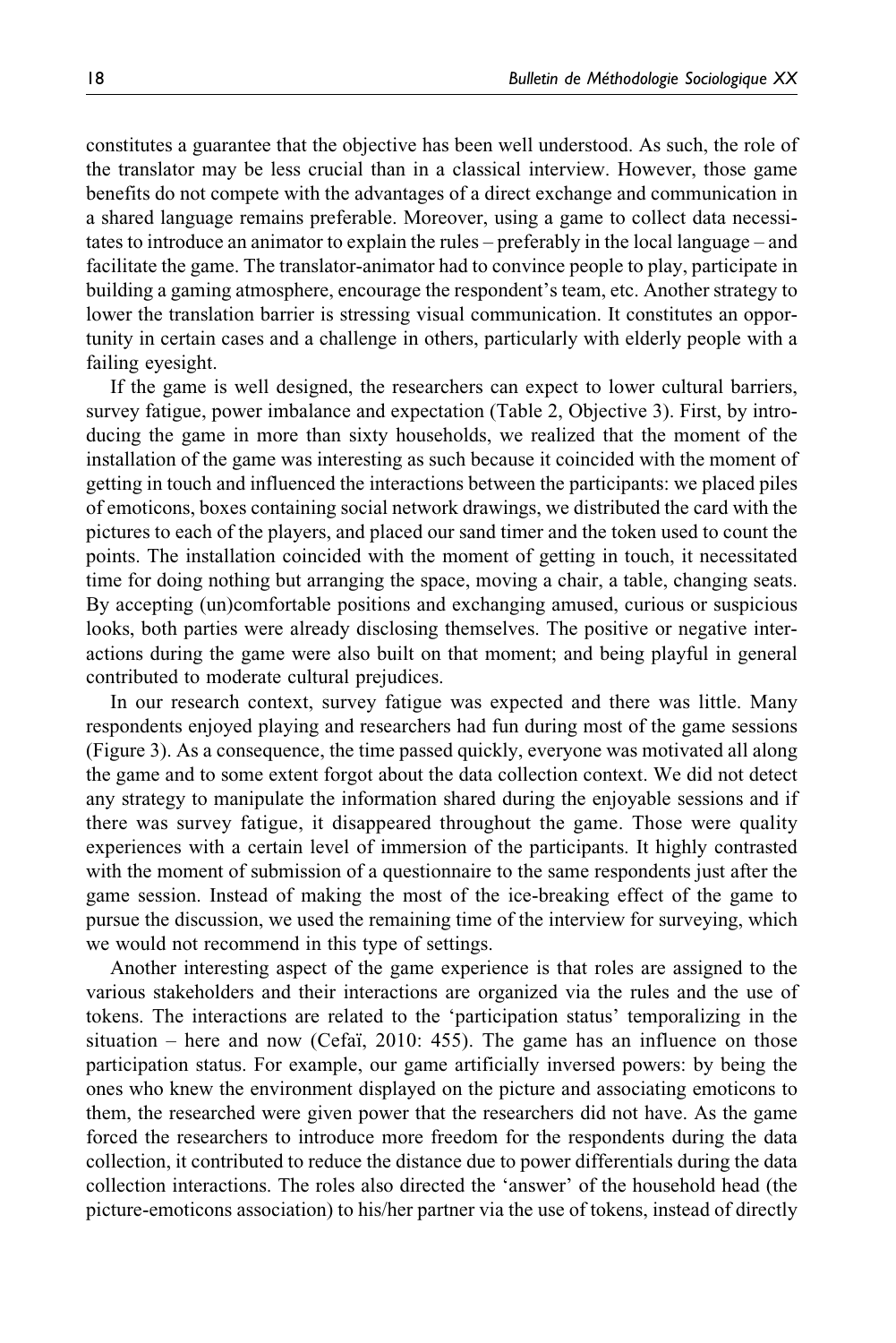

Figure 3. A game session (16th of July 2016). The researchers are sitting on the left, the household head is on the right, his partner is in the back with the fan, and the translator is sitting next to the camera, wearing a lined long sleeves t-shirt. Family and neighbours attend the game. The translator explains the rules (top left), the household head selects emoticons (top right), both the partner and the researchers try to guess (bottom left) and **Figure 3.** A game session (16th of July 2016). The researchers are sitting on the left, the household head is on the right, his partner is in the back with the fan, and the translator is sitting next to the camera, wearing a lined long sleeves t-shirt. Family and neighbours attend the game. The translator explains the rules (top left), the household head selects emoticons (top right), both the partner and the researchers try to guess (bottom left) and finally, the card is discovered (bottom right) finally, the card is discovered (bottom right)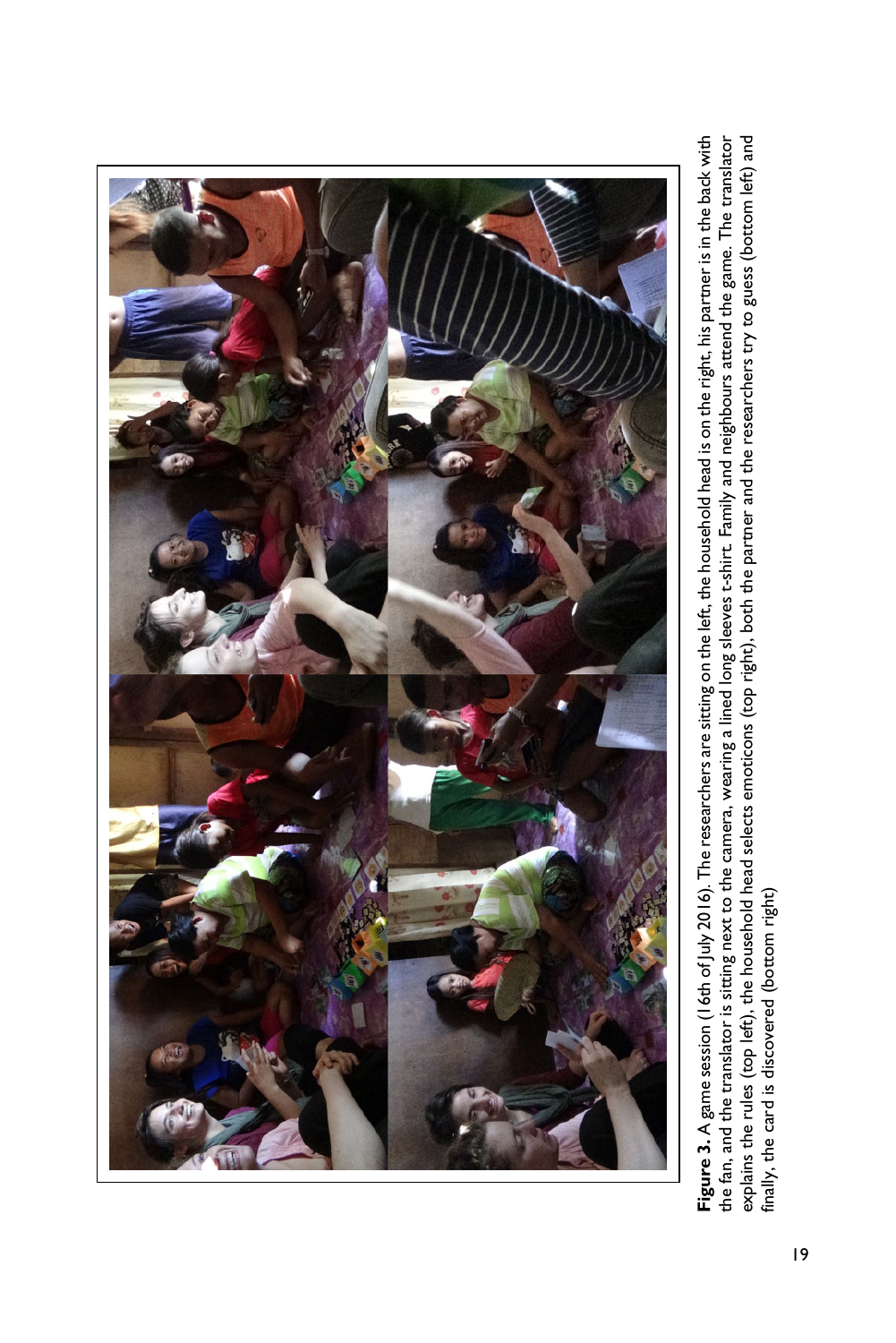addressing his/her response to the researchers. We wonder if it may change the impact of social desirability and improve the quality of the data collected. But we don't have any clues to assert it.

However, it does not eliminate the structure above the respondents as expectation, individual experiences and power differentials. In the case of the lady who played the game as if she was actually interviewed, the distance between the researchers and the respondent was very high. She had a lot of resentment against foreigners because she had been considered as too rich to receive help in the aftermath of the typhoon. We apprehended expectation and power imbalance, here we observed another form of structure influencing the interaction. The status of participation were predefined by our perceived affiliation to the organizations that came after the typhoon. In other words, it appeared to depend on the individual specific experience people had with foreigners before. In many cases we experienced thankfulness, in some other cases expectation and in this case resentment. Most of the time, it was a complex mix of those various aspects and probably others that we were not able to perceive. But we believe that  $-$  in general  $-$  the game activity positively influenced the participation status of the various stakeholders, reducing some distances and favouring direct interaction, especially during successful game sessions. Structures as power differential, prejudices, etc. are very strong and probably impossible to overcome in such a short amount of time.

Finally, making the game 'work' draws the researchers' attention on the quality of the interaction and its impacts on the data produced (Table 2, Objective 4). Making the guessing work forced us to add social network information to the game which proved to be valuable in understanding our object of analysis. Interestingly, while 'involvement of the researcher in the direct framing of questions is a significantly powerful process in the construction of data' (Cloke et al., 2004: 129), the researcher has a lesser control on the framing of the questions with a game, and it seems to be both an advantage and an inconvenient.

## **Conclusion**

This article analyses a field-based game designed as an alternative to a questionnaire or an interview. The game was developed and used to collect data on people's emotional experience in their environment, in an area hit by a typhoon. All data gathering techniques necessitate to define the problematic under study very specifically, to pay attention for biases, but also for the complexity and the duration of the data collection activity. Creating a game to collect data was even more challenging: games do not exist to create data, their objective is to generate an experience. As a consequence, using games to gather data added important constraints: first, it had to be transformed in a way that it produced interesting and reliable data. Secondly, researchers must remain faithful to the characteristics of games. For example, a data collection game should be fun and compelling, it should be a contest, etc.

In general, data collection requirements were met and the data produced is valuable and reliable. It is both quantitative and qualitative, and people shared specific and complex information due to the particular way they were led to do so. The variable of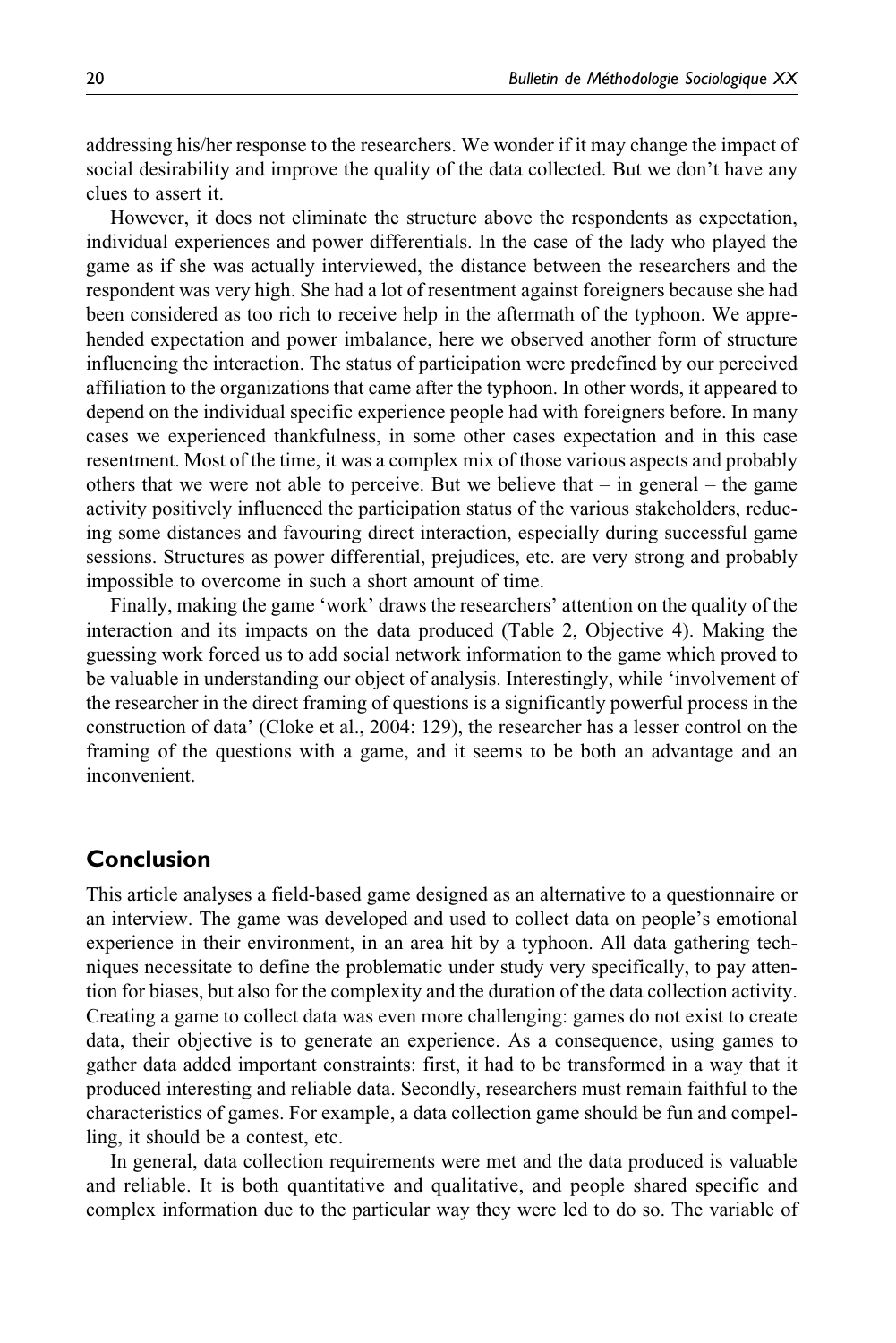interest, the typhoon, is explored in many aspects of people emotional experience in their environment.

However, some difficulties appeared. First, it is difficult to be both a player and a researcher and the game necessitates a translator-animator. Each person's role during the game should be precisely defined as the experience of the game and the quality of the data necessitate high vigilance and active participation at various levels. But role attribution can be used to change the stakeholder's status of participation. For example, Tigo-Tigo inversed powers and allowed direct contact between the researcher and the researched. Secondly, a good game session requires players willing to play and feeling or being capable to understand and apply the rules. The more the players are motivated, the more the game gets them to let go and be open and true, which enhances the quality of the experience and of the data collected. Finally, the game requirements do frame – and restrict – the data, but they also bring innovation in the data material.

Further, we believe that many types of games could be relevant in many different contexts. We are convinced that the potential of games to collect data in the field has not been fully exploited yet. Games get people to act and interact in a well-designed and immersive setting. In particular, observing the players behaviours during the game is a great source of data that we did not exploit. We encourage social science researchers to innovate in their data collection techniques with the use of games and to further analyse their potential. New data collection methods yield alternative data, and this diversification enhances our knowledge building capacities.

#### **Acknowledgements**

This research would not have been possible without the active participation of 60 households of Guiuan. We are thankful for the time they accepted to spend with us, being accommodating and disclosing themselves playfully. We also thank the local authorities of Guiuan for allowing us to conduct our data collection.

We thank Prof. Grace T. Cruz and Prof. Maria Midea M. Kabamalan of the University of the Philippines Population Institute (UPPI) for their field support and wise advices. More generally, we are grateful for all the help received at UPPI.

We would also like to show our gratitude to Thibaut Quintens, founder of the non-profit organisation 'Lets Play Together' and of the publishing house 'Act in games'. His numerous advises at the creation phase of Tigo-Tigo – based on his experience in travelling with games and in game creation – laid the foundation of the analysis presented in this article; and his vision of how games can powerfully contribute to better understand people has been inspiring throughout the entire research process.

Finally, the authors gratefully acknowledge the two anonymous reviewers for their insightful reading and constructive suggestions.

#### **Declaration of Conflicting Interests**

The author(s) declared no potential conflicts of interest with respect to the research, authorship, and/or publication of this article.

#### **Funding**

The author(s) disclosed receipt of the following financial support for the research, authorship, and publication of this article: This work was supported by Erasmus Plus International Credit Mobility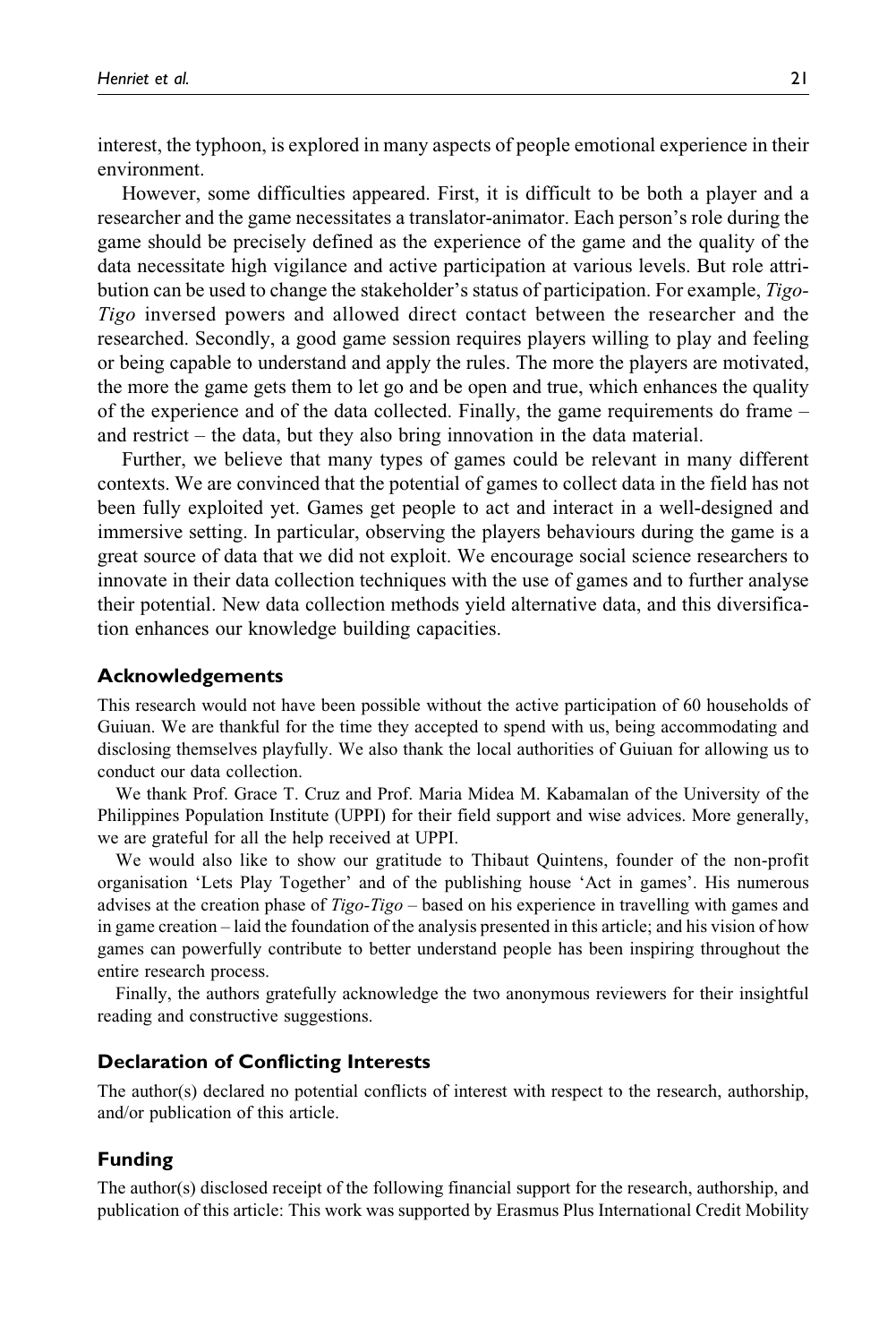EU funds (grant numbers 2015-1-BE01-KA107-013175 and 2017-1-BE01-KA107-024723) and the University of Namur, Belgium.

#### **Notes**

1. Tigo means « Guess » in Waray, the local language of the respondents. The repetition is a common characteristic of game names in that language.

#### **References**

Abbott S and Haney C (1982) Trivial Pursuit. New York: Selchow and Righter.

Angel R (1985) Pictionary. Seattle: Angel Games Inc.

- Browne CA (2010) Compatibility. Versailles: Cocktailgames.
- Cambridge University Press (2019) Cambridge Dictionary. Available at: [https://dictionary.](https://dictionary.cambridge.org/) [cambridge.org/](https://dictionary.cambridge.org/) (accessed 11 July 2019).
- Cefaï D (2010) L'engagement ethnographique. Paris: EHESS.
- CIRAD (2018) TerriStories: A Board Game Based on Research. Available at:<https://www.cirad.fr> (accessed 11 July 2019).
- Clément M and Sangar E (2018) Researching Emotions in International Relations. Cham: Springer Nature.
- Cloke P, Cook I, Crang P, Goodwin M, Painter J and Philo C (2004) Practising human geography. London: Sage Publications.
- Costanza R, et al. (2014) Simulation games that integrate research, entertainment, and learning around ecosystem services. Ecosystem Service 10: 195-201.
- Costikyan G (2002) I Have No Words & I Must Design: Toward a Critical Vocabulary for Games. In: Mäyrä F (ed) Proceedings of Computer Games and Digital Cultures Conference. Tampere (Finland): Tampere University Press, pp.9-33
- Duval J, Rubin J, Goldman E, Antrilli N, Zhang Y, Wang S-H and Kurniawan S (2017) Designing Towards Maximum Motivation and Engagement in an Interactive Speech Therapy Game. Proceedings of the 2017 Conference on Interaction Design and Children 589-594
- Garris R, Ahlers R and Driskell JE (2002) Games, motivation, and learning: A research and practice model. Simulation & Gaming 33(4): 441-467
- Gundry D and Deterding S (2019) Validity threats in quantitative data collection with games: A narrative survey. Simulation & Gaming 50(3): 302 -328
- Glaw X, Inder K, Kable A and Hazelton M (2017) Visual methodologies in qualitative research: Autophotography and photo elicitation applied to mental health research. International Journal of Qualitative Methods 16: 1-8.
- Hawthorne T, Krygier J and Kwan M (2008) Mapping ambivalence: Exploring the geographies of community change and rails-to-trails development using photo-based Q method. Geoforum 39(2): 1058-1078
- Hertzog T, Poussin J-C, Tangara B, Kouriba I and Jamin JY (2014) A role playing game to address future water management issues in a large irrigated system: Experience from Mali. Agricultural Water Management 137: 1-14.
- Kahneman D (2000) Experienced utility and objective happiness: A moment-based approach. In: Kahneman D and Tversky A (eds) Choices, Values and Frames. New York: Cambridge University Press and the Russell Sage Foundation, 673-692.
- Magie L (1935) Monopoly. Beverly: Parker Brothers.